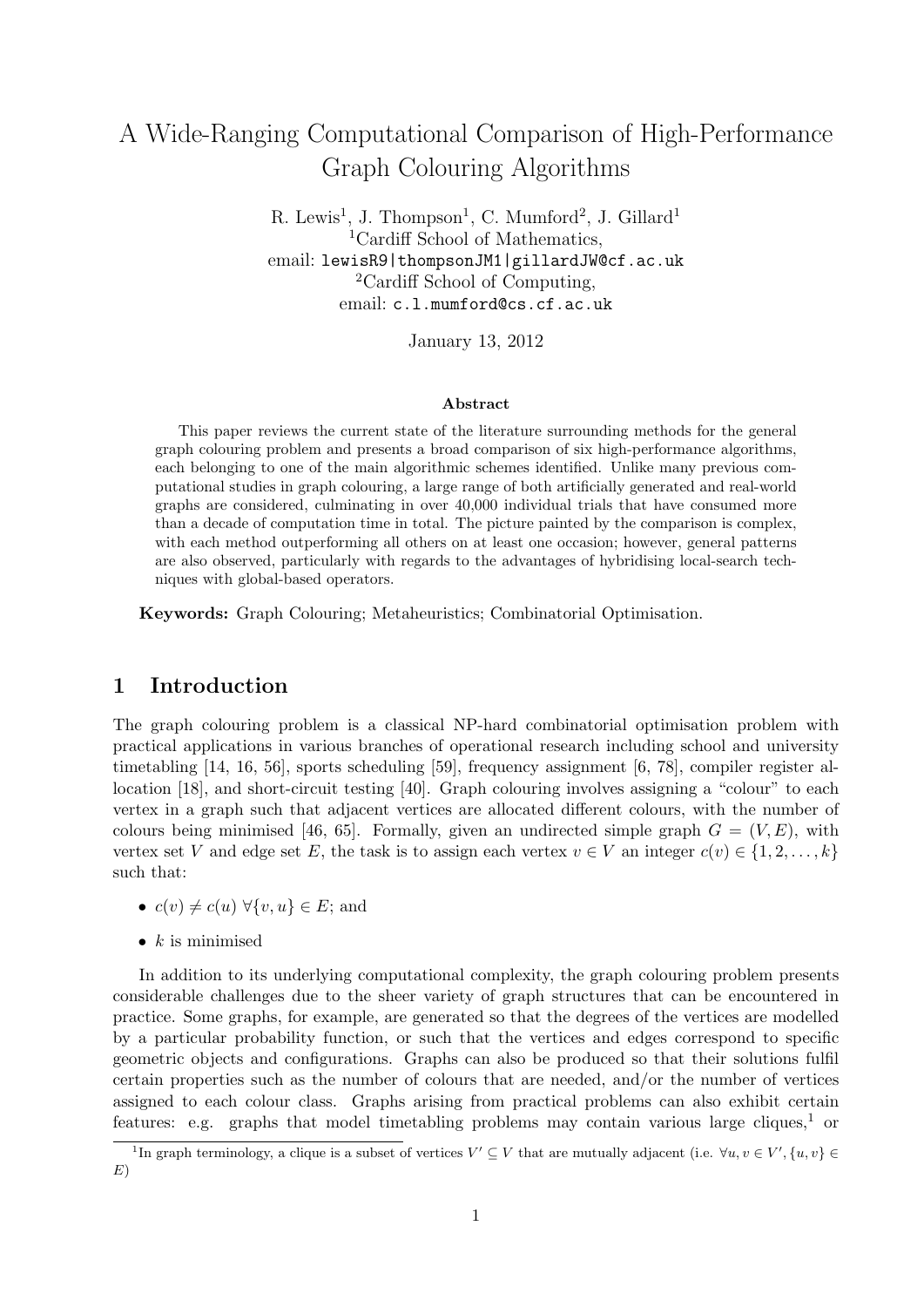exhibit some clustering of the vertices [72]. If the existence of such structures is known beforehand then algorithms might be tailored to exploit this information, perhaps leading to improvements in performance. However, the identification of such structures is not always easy and, indeed, is often a computationally intractable task in itself [49].

The past four decades have seen very many articles proposing algorithms for the graph colouring problem, ranging from simple constructive techniques [79] to sophisticated hybrid metaheuristics [37, 45, 61, 74]. Comparisons of such algorithms have generally been conducted empirically, and a useful development occurred in 1992 with the organisation of the Second DIMACS Implementation Challenge [2], which resulted in a suite of differently structured graph colouring problems being placed into the public domain. In addition, various problem generators have also been made available online for practitioners who are interested in testing their algorithms on particular types of problem instance [4]. However, despite these developments we suggest that it is often difficult to assess from the literature the relative benefits of different graph colouring algorithms, particularly due to the following reasons.

- Although many studies make use of publicly available problem instances or generators, experimental conditions usually alter from paper to paper. In particular, researchers often perform different numbers of trials-per-instance, use different performance metrics, and/or impose different computation limits. In cases where sets of benchmark instances are used, researchers also often direct their efforts towards gaining good results on just a subset of problems.
- Related to this, many research papers only report results achieved at the imposed cut-off point, giving little indication of how an algorithm progresses from the initial solution towards the final reported solution.
- In some cases researchers also enhance results using existing knowledge on the structure of a problem instance to tune their algorithms. For example, the minimal number of colours needed to colour the graph might be known in advance, or details may be available as to how the problem was generated. Of course, on the one hand tuning an algorithm may help to give readers a true appreciation of its capabilities; however, such actions also go against the general aim of an approximation algorithm, which is to produce good quality results while assuming no such specialist knowledge on behalf of the user.

Given these issues, in this work our aim is to provide an instructive comparative analysis on a range of different graph colouring algorithms, some of which are currently claimed to be "state of the art". To achieve this, we consider the performance of six methods, using at least one from each of the main algorithmic schemes identified in the next section. We also avoid some of the pitfalls above by (a) analysing algorithm performance using a platform-independent performance metric; (b) using a very large sample of problem instances (over 5000); and (c) by executing algorithms blindly, meaning that no problem knowledge is assumed on behalf of the user before a run is started.

In the next section we start by reviewing some of the more prominent algorithms proposed for the graph colouring problem over the past 40 years, identifying common schemes. Other reviews can be found in [38, 45, 54]. Section 3 then contains a more detailed description of the six algorithms considered in our comparison, with Section 4 detailing the results. Section 5 concludes the paper.

# **2 Existing Methods for General Graph Colouring**

Before conducting a review of the literature, we outline some terms and notation used in this paper.

- *•* A candidate solution to a graph colouring problem is said to be *complete* if all of its vertices  $v \in V$  are assigned a colour  $c(v) \in \{1, \ldots, k\}$ , otherwise it is a *partial* solution.
- If in a solution there exists a pair of nodes  $u, v \in V$  such that  $\{u, v\} \in E$  and  $c(v) = c(u)$ , then this is termed as a *clash* between *v* and *u*. If a solution contains no clashes, then it is a *proper* solution, otherwise it is *improper*.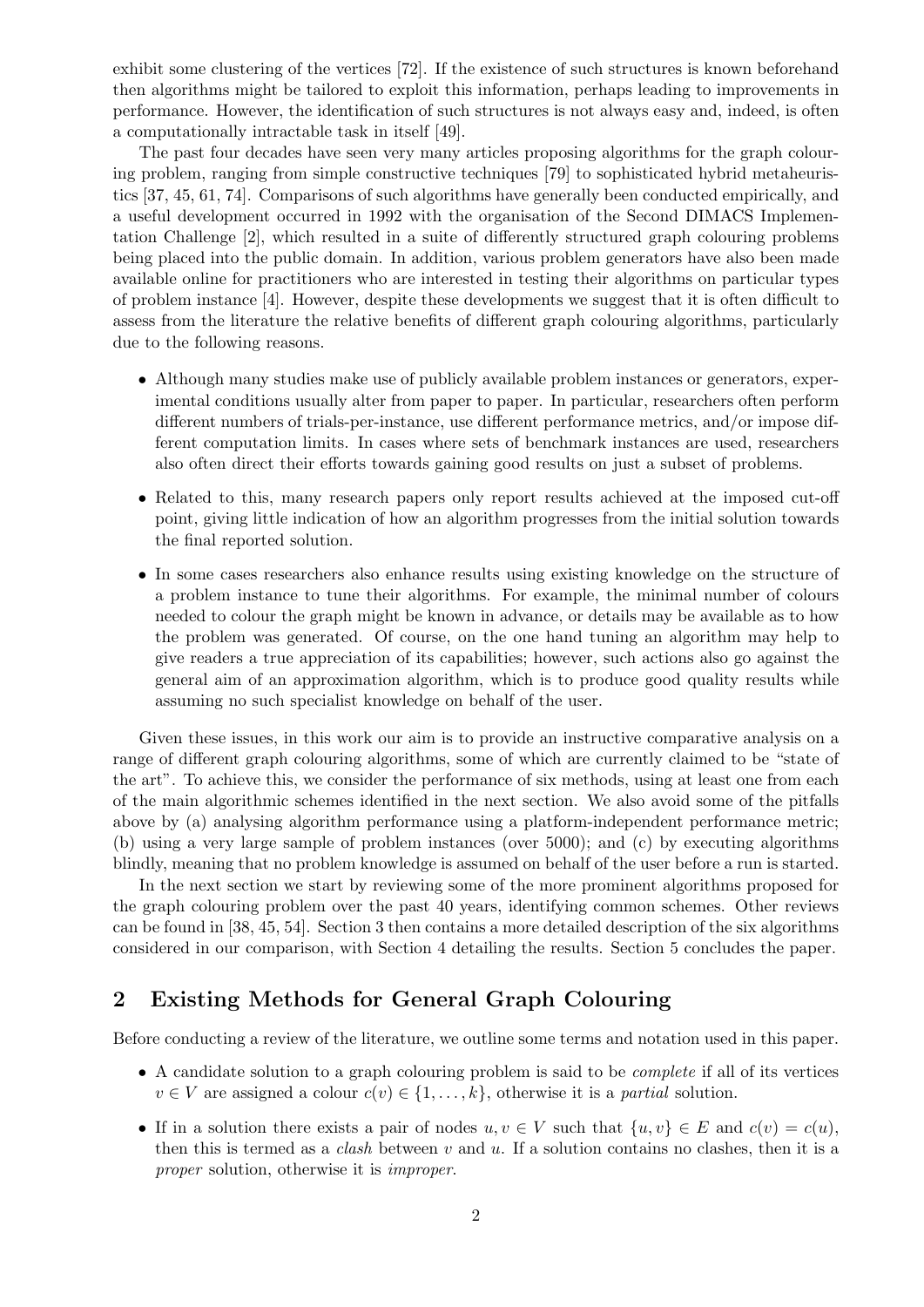- *•* A solution is considered *feasible* if and only if it is both complete and proper.
- *•* The *chromatic number* of a graph, denoted *χ*, refers to the minimal number of colours needed for a solution to be feasible. (Note that the problem of identifying  $\chi$  is itself an NP-hard problem [49]).
- A subset of vertices  $U \subseteq V$  is termed an *independent set* if and only if  $\forall u, v \in U$ ,  $c(u) = c(v)$ and  $\{u, v\} \notin E$  (i.e. an independent set is a set of mutually non-adjacent vertices assigned to the same colour).

A feasible solution can thus be viewed as a set of independent sets  $\mathcal{U} = \{U_1, \ldots, U_{|\mathcal{U}|}\}\$  such that  $\bigcup U_i = V$ . A feasible solution with  $|\mathcal{U}| = \chi$  is *optimal*.

High-performance graph colouring algorithms can be loosely grouped into two classes: *constructive techniques*, which build solutions in a step-by-step manner by assigning each vertex to a colour in turn, perhaps using various heuristic and backtracking operators; and *optimisation-based techniques*, which navigate their way through a space of candidate solutions, attempting to optimise an objective function defined on this space. The latter class might also be further divided into a number of sub-classes according to how these spaces and objective functions are defined. These are considered in turn below.

#### **2.1 Constructive Methods**

The earliest proposed methods for the general graph colouring problem used construction heuristics to quickly build feasible, though not necessarily optimal solutions. Perhaps the most simple of these heuristics is the *first-fit* (or *greedy*) algorithm which operates by taking each vertex in turn and assigning it to the lowest indexed colour where no clash is induced, creating new colours when necessary. The number of colours in solutions produced in this way depends on the way in which the vertices are ordered, although it is known that there will always be at least one ordering that results in an optimal solution [57]. The earliest heuristic for choosing such an ordering is due to Welsh and Powell [79] who suggest sorting the vertices according to their degrees, colouring those of highest degree first.

Later, an improvement on this heuristic was suggested by Brélaz  $[10]$  in his DSATUR algorithm, where the next vertex to be coloured is determined dynamically by choosing the uncoloured node that currently has the largest number of distinct colours assigned to adjacent vertices (a worst case analysis of this heuristic on 3-colourable graphs can be found in [73]). Around the same time a different constructive approach was also suggested by Leighton [55], called the Recursive Largest First (RLF) algorithm. In contrast to the above methods, this algorithm operates by constructing each independent set  $U_i \in \mathcal{U}$  one by one, using the process shown in fig. 1. In this pseudocode *X* defines the set of uncoloured vertices, and  $Y \subseteq X$  is the set of uncoloured vertices that can be feasibly assigned to the independent set  $U_i$  currently being constructed. It can be seen that the only decision to be made in each stage of construction is which vertex  $v \in Y$  to add next (line (4)). In Leighton's case, the first vertex chosen for each colour  $U_i$  is the vertex with the largest degree in the sub-graph induced by set *Y*; the remaining vertices are then chosen by selecting  $v \in Y$  with the largest degree in the sub-graph induced by  $B = X \setminus Y$ . Other heuristics might also be applied in practice, however.

Other early methods for graph colouring were based around tree search (backtracking) strategies such as the methods of Brown [11] and Korman [52]. Such schemes may ultimately involve enumerating a significant proportion of the solution space which, of course, is unlikely to be achievable in reasonable time for many graphs. However, the performance of these algorithms can improve if they are augmented with additional operators such as the dynamic reordering of uncoloured vertices in each forward step of the algorithm [52], or by using appropriate heuristics to prioritise the traversal of more promising regions of the search tree. A comparison of such algorithms is presented by Kubale and Jackowski in [53]. Later, a complete algorithm based on column generation was proposed by Mehrotra and Trick [62], and more recently an incomplete algorithm based on backtracking has been presented by Prestwich [71].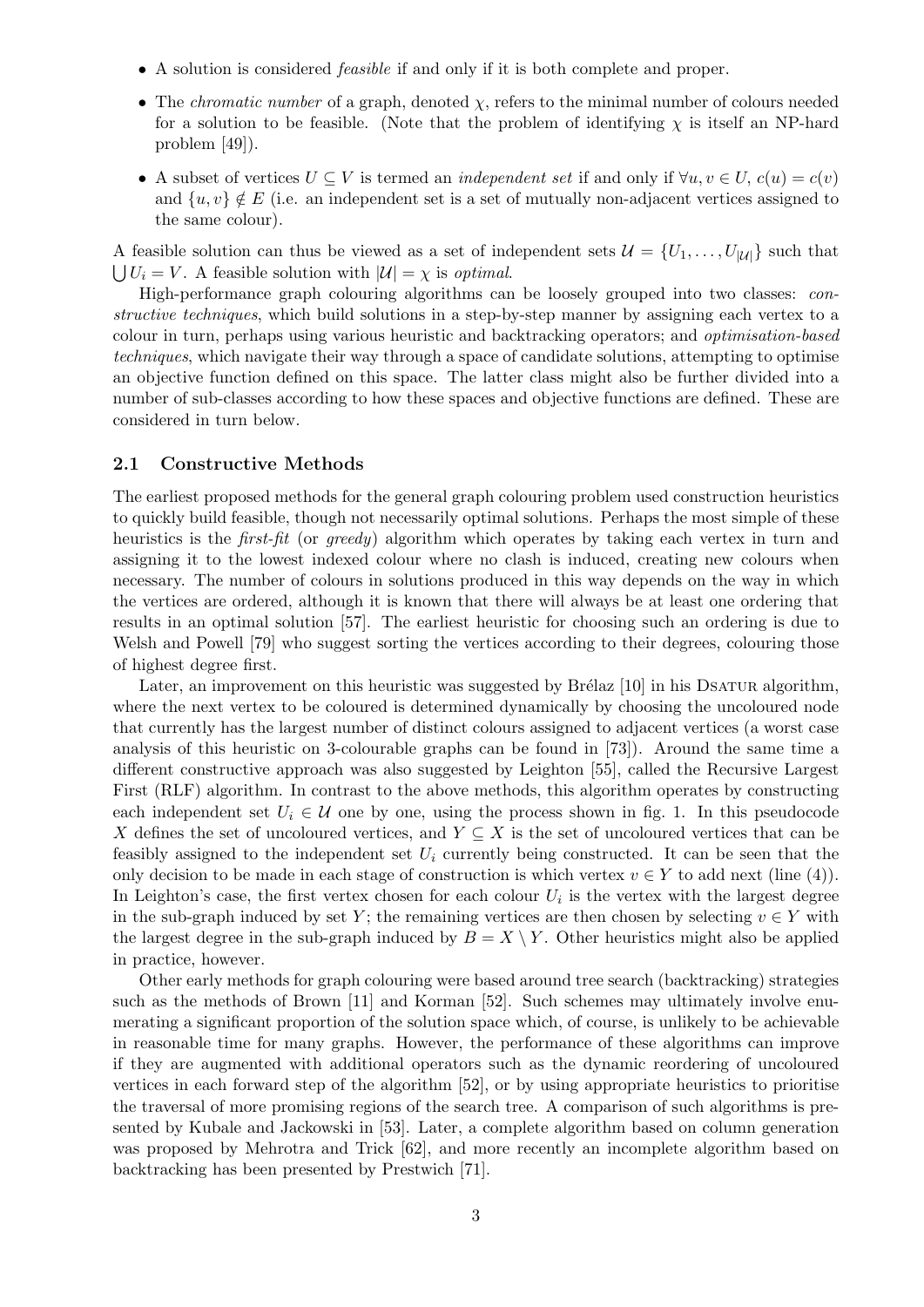|     | <b>RLF</b> $(\mathcal{U} = \emptyset, X \leftarrow V, i \leftarrow 0)$ |
|-----|------------------------------------------------------------------------|
| (1) | while $X \neq \emptyset$ do                                            |
| (2) | $i \leftarrow i+1, U_i \leftarrow \emptyset, Y \leftarrow X$           |
| (3) | while $Y \neq \emptyset$ do                                            |
| (4) | Choose $v \in Y$                                                       |
| (5) | $X \leftarrow X \setminus \{v\}$                                       |
| (6) | $U_i \leftarrow U_i \cup \{v\}$                                        |
| (7) | $Y \leftarrow Y \setminus (\Gamma_V(v) \cup \{v\})$                    |
| (8) | $\mathcal{U} \leftarrow \mathcal{U} \cup \{U_i\}$                      |

Figure 1: The RLF algorithm for graph colouring. Here, Γ*<sup>Y</sup>* (*v*) denotes the subset of vertices in *Y* that are adjacent to vertex *v*.

#### **2.2 Optimisation-based Methods**

#### **2.2.1 Feasible-only Search Spaces**

Over the past 15 years-or-so one optimisation-based strategy for graph colouring has been to use simple constructive algorithms as the underlying search operators for navigating the space of feasible solutions. One prominent example is the Iterated Greedy algorithm of Culberson and Luo [26], which operates by making repeated applications of the first-fit algorithm. As the authors point out, given a feasible solution  $U$ , if a permutation of the  $|V|$  vertices is formed such that those belonging to the same independent sets are placed in adjacent positions, then feeding this permutation into the first-fit algorithm will result in a new feasible solution  $\mathcal{U}'$  such that  $|\mathcal{U}'| \leq |\mathcal{U}|$ . The algorithm thus operates by taking a feasible solution, forming a permutation as described, and then applying the first-fit algorithm to produce a new feasible solution before repeating the process indefinitely. Culberson and Luo [26] investigate different schemes for ordering the independent sets before copying them one-by-one into the permutation, including ordering the sets according to their size, or due to their ordering in previous solutions (see also Section 3.5).

Other approaches based in this scheme include the ant colony optimisation algorithm of Costa and Hertz [23] and the evolutionary-based methods of Mumford [67] and Erben [33]. Erben also proposes the use of the following heuristic-based cost function:

$$
f_1 = \frac{\sum_{U_i \in \mathcal{U}} \left(\sum_{v \in U_i} d(v)\right)^2}{|\mathcal{U}|} \tag{1}
$$

where  $\sum_{v \in U_i} d(v)$  gives the total degree of all vertices assigned to the independent set  $U_i$ . Such a function is purported to allow selection pressure to be sustained in a population for longer during a run compared to the more obvious choice of using the number of colours *|U|* as a quality measure. Most recently, a hill-climbing technique based on the Iterated Greedy approach of Culberson and Luo but also complemented with a local search operator was proposed by Lewis [57] (see Section 3.5). This method was shown to outperform the algorithms of Erben [33] and Culberson and Luo [26] in most cases.

#### **2.2.2 Spaces of Complete, Improper Colourings**

Perhaps the most widely used optimisation scheme for graph colouring involves exploring spaces of complete, improper colourings. Such methods typically start by proposing a fixed number of colours *k*, with each vertex then being assigned to one of these colours using heuristics, or possibly at random. During this assignment there may exist vertices that cannot be assigned to any colour without inducing a clash, but these will be assigned to one of the colours anyway. Thus we are left with a complete, improper *k*-colouring, whose cost can be evaluated:

$$
f_2 = \sum_{\forall \{v, u\} \in E} g(v, u) \quad \text{where} \quad g(v, u) = \begin{cases} 1 & \text{if } c(v) = c(u) \\ 0 & \text{otherwise.} \end{cases} \tag{2}
$$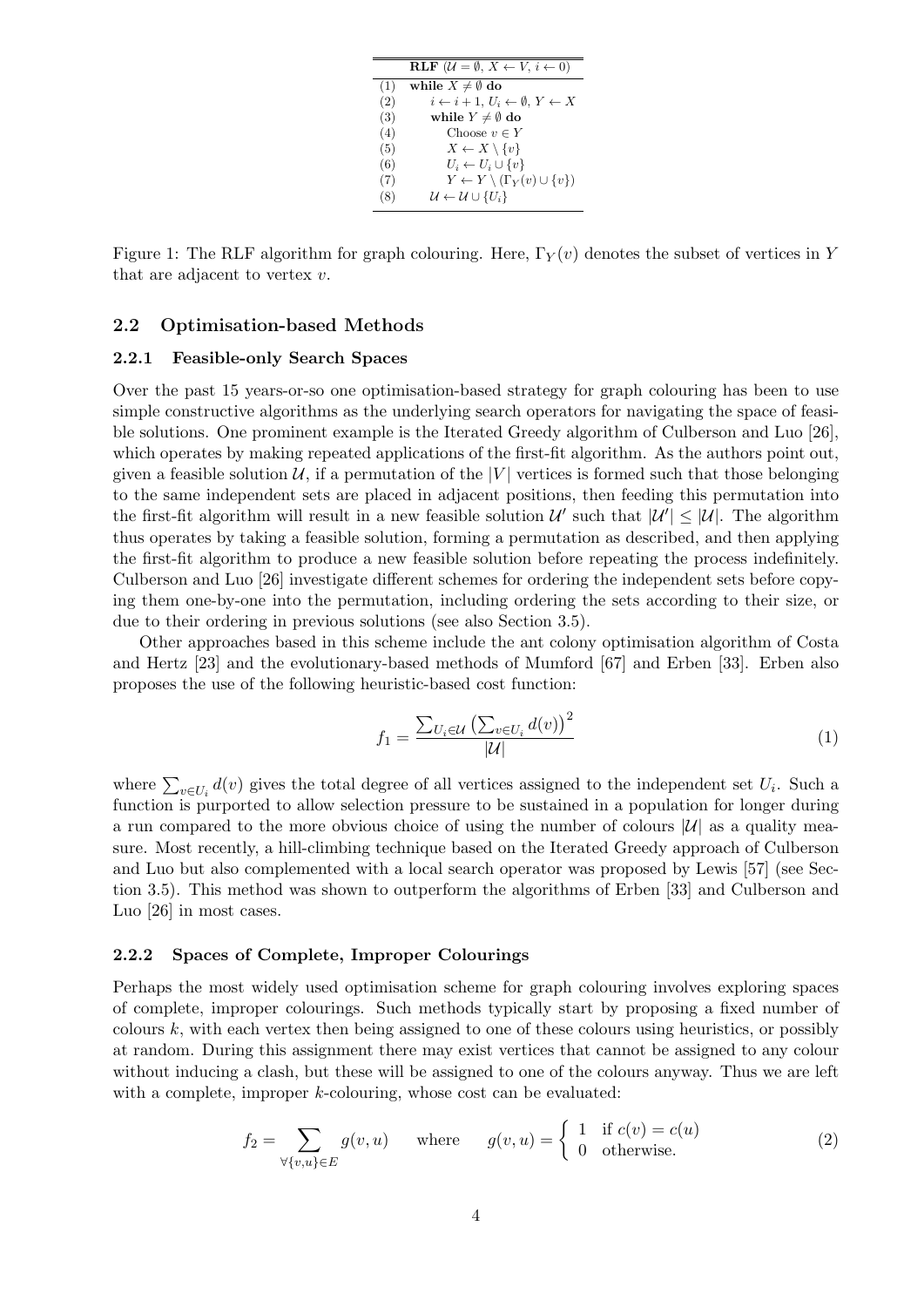In such algorithms the aim is to make alterations to a solution such that the number of clashes, defined by *f*2, is reduced to zero. If this is achieved, *k* might then be decremented and the process restarted; alternatively if all clashes cannot be eliminated, *k* can be increased. Note that at each setting for *k*, we are thus attempting to solve the NP-complete decision variant of the graph colouring problem: "Given a positive integer *k*, is there a feasible *k*-colouring of the vertices?".

Perhaps the first algorithm to make use of the above strategy was due to Chams et al. in 1987 [19], where simulated annealing was combined with a simple neighbourhood operator that altered the colour of a single vertex at each iteration. Soon after this paper, Hertz and de Werra [44] proposed a similar algorithm called TabuCol based on tabu search [43], which was then a relatively new optimisation technique. This method used the same neighbourhood structure as [19] but generally produced better results. Indeed as is noted by Galinier and Hertz [38], where a good exposition of this method is given, TabuCol is still used in contemporary algorithms for graph colouring. Another early approach, again using simulated annealing but this time under a variety of different search spaces and resultant neighbourhood operators was also suggested by Johnson in 1991 [47].

In recent years many other methods for exploring the space of complete, improper *k*-colourings have been proposed, including techniques based on evolutionary algorithms (EAs) [30, 32, 36, 37], iterated local search [21, 69], GRASP algorithms [54], variable neighbourhood search (VNS) [8], and ant colony optimisation  $[74]$ <sup>2</sup> Two of the most notable examples of these, particularly due to the quality of results reported, are the hybrid evolutionary algorithm of Galinier and Hao [37] and the AntCol algorithm of Thompson and Dowsland [74], both which use population-based methods combined with a variant of Hertz and de Werra's TABUCOL algorithm. The idea in both of these cases is to use the population-based elements to guide the search over the long term, gently directing it towards favourable regions of the search space (global search), while the local search element is used to identify high quality solutions within these regions. We consider these particular algorithms further in Section 3.

#### **2.2.3 Spaces of Partial, Proper Colourings**

A further strategy for graph colouring, which has perhaps received less attention historically, involves exploring the space of proper, *partial* solutions. This scheme again involves stipulating a fixed number of colours *k* at the outset; however, when vertices are encountered that cannot be feasibly assigned to a colour they are transferred to a set of uncoloured vertices *S*. Thus, the aim is find a solution with  $S = \emptyset$  and, if this goal is achieved, k can be reduced as before. An early algorithm of this type was proposed by Morgenstern [66] who used a simulated annealing-based algorithm that operated on a population of candidate solutions using combinations of different neighbourhood operators. Later an effective, though somewhat simpler, method was proposed by Blochliger and Zufferey [9], who used tabu search as the basis for their PARTIALCOL algorithm. The latter approach operates in a very similar fashion to the TABUCOL algorithm of Hertz and de Werra [44] and uses a cost function  $f_3 = |S|$  together with a neighbourhood operator suited to the underlying solution space (see Section 3.2). Most recently, high-quality results based on this scheme have also been reported by Malaguti et al. [61] who, like Galiner and Hao [38], hybridise an exploitative local search method with a more exploratory, evolutionary-based approach. One notable feature of this algorithm its use of the heuristic-based cost function  $f_4 = \sum_{v \in S} d(v)$ . This is based on the proposals of Morgenstern [66], and like eq. (1) is purported to sustain selection pressure. Note that Blochliger and Zufferey [9] also experimented with this cost function with their earlier PARTIALCOL algorithm; however, they found that it only bought about better solutions in few cases, while in the remainder *f*<sup>3</sup> gave better results.

<sup>&</sup>lt;sup>2</sup>Note that some of these listed works also present other exploration schemes in addition to those for complete improper *k*-colourings, though the latter schemes are generally the most prominent in the papers.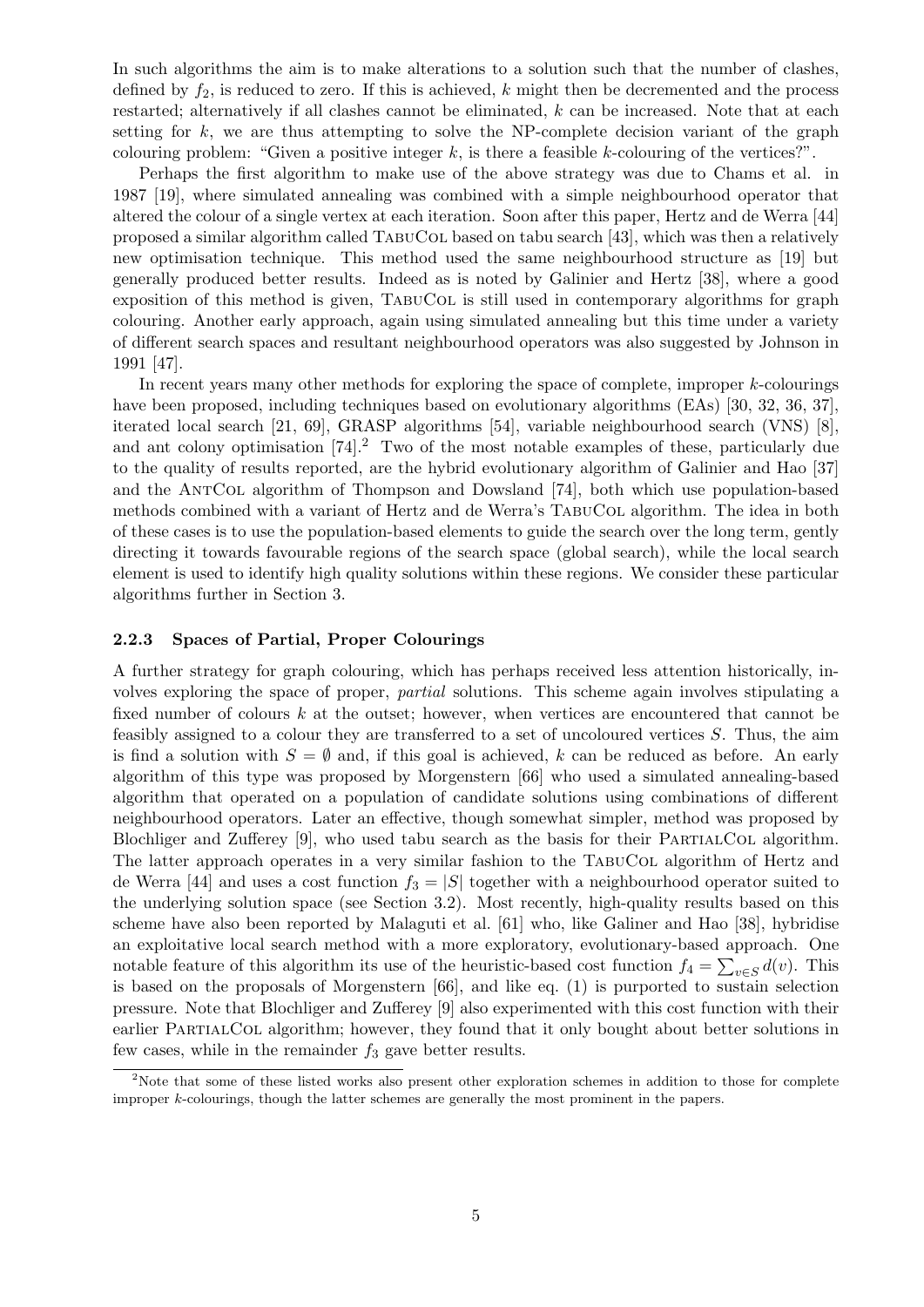#### **2.2.4 Further Points**

Recently, interesting work has also been carried out by Hertz, Plumettaz and Zufferey [45] who propose a method that operates in different solution spaces during different stages of a run. Specifically, TabuCol is used to explore the space of complete, improper *k*-colourings, and PartialCol is used for the space of partial, proper solutions. The main idea here is that a local optimum in one solution space is not necessarily a local optimum in another; hence, when the search is deemed to have stagnated in one space, a procedure is used to alter the incumbent solution so that it becomes a member of another space. The search can then be continued in this new space where further improvements might be made, with the process being repeated as long as necessary. The authors also propose a third solution space based on the idea of assigning orientations to edges in the graph and then trying to minimise the length of the longest paths within the resultant directed graph (see also [41]). The authors note, however, that improvements are rarely achieved during exploration of the latter space, but that its inclusion is still useful because it tends to make large alterations to a solution, helping to diversify the search.

Concluding this review, it is relevant to note that many of the schemes mentioned above are also commonly used in algorithms tackling problems related to graph colouring. For example, we observe the existence of timetabling algorithms that use constructive heuristics with backtracking [17]; algorithms that allow additional timeslots (colours) in a timetable and then only deal with feasible solutions [13, 24, 33, 58]; methods that fix the number of timeslots in advance and then allow constraints to be violated (i.e. clashes to occur) [15, 22, 28]; and also algorithms that deal with partial timetables, never allowing constraint violations to occur [14, 68]. Similar examples can also be noted in other related problems such as the frequency assignment problem [6, 78].

# **3 Algorithms for this Comparison**

In this section we review in more detail the six algorithms considered in our comparison. To gain a holistic view, we purposely choose at least one high-performing method from each algorithmic scheme outlined above. Specifically, TABUCOL, ANTCOL and the hybrid evolutionary algorithm (HEA) operate by searching spaces of complete, improper *k*-colourings; PartialCol searches spaces of partial, proper colourings; the hill climbing (HC) method explores spaces of feasible colourings; and the backtracking algorithm makes use of constructive techniques. To a certain extent, choice of algorithm has also been influenced by the ease at which we found we could reproduce results according to details given in the literature.

### **3.1 The TabuCol Algorithm [37, 44].**

The first algorithm considered in our comparison is the TABUCOL algorithm. Since its proposal in 1987 by Hertz and de Werra [44] TabuCol has been used as a local search subroutine in various high-performing hybrid algorithms [8, 30, 37, 39, 74], though experiments reported by Blochliger and Zufferey [9] also suggest that this method can be quite competitive in its own right. As mentioned earlier, TabuCol operates in the space of complete improper *k*-colourings, using cost function  $f_2$ . The specific version of the algorithm that we consider is the so-called "improved" variant, initially proposed Galinier and Hao [37]. The reader may find a detailed account of this particular method in [38], but we now summarise the main characteristics.

During a run, a move in the search space is performed using a neighbourhood operator that identifies a vertex *v* whose assignment to colour *i* is currently causing a clash, and then assigns it to a new colour  $j \neq i$ . The tabu list is stored in a  $|V| \times k$  matrix *T*, and upon performing this move, the element  $T(v, i)$  is marked as tabu for the next t iterations of the algorithm (we note that this has the effect of making *all* solutions containing the assignment of vertex *v* to colour *i* tabu, not just the current one). In each iteration the complete set of  $(f_2 \times (k-1))$  moves is considered, and the move chosen is the one that invokes the largest decrease (or failing that, the smallest increase) in cost of any non-tabu move. Ties are broken randomly, and tabu moves are also permitted if they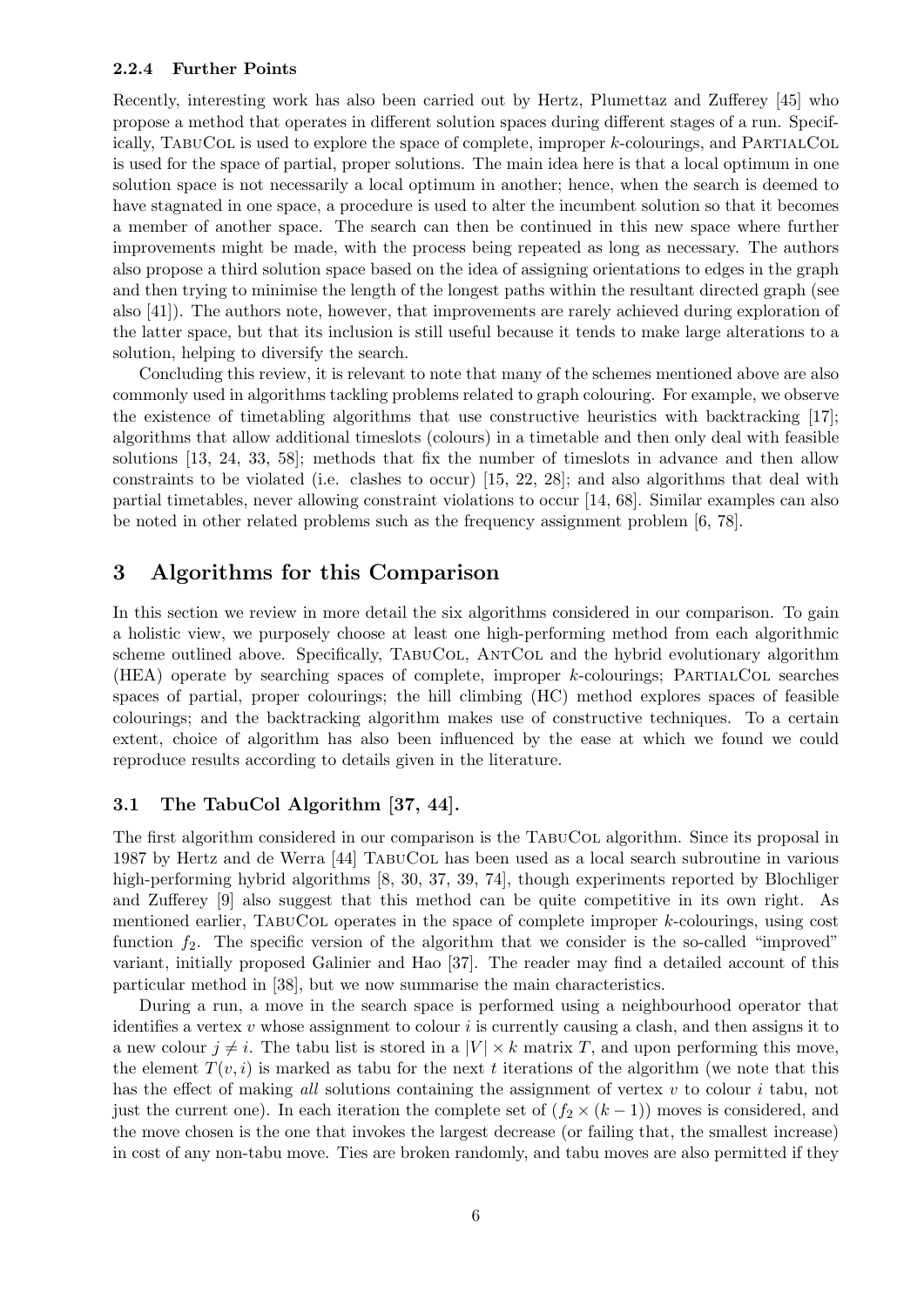are seen to improve on the best solution found so far.

In the version of TABUCOL that we use, an initial candidate solution is constructed by taking a random ordering of the vertices and applying a modified first-fit algorithm (Section 2) in which only *k* colours are permitted. Thus if vertices are encountered that cannot be assigned to any of the *k* colours without inducing a clash, these are assigned to one of the existing colours randomly. Of course, we could use more sophisticated constructive methods here, but it is stated in both [38] and [9] that the method of initial solution generation is not critical in this algorithm's performance. With regards to the tabu tenure, Galinier and Hao [37] suggest making *t* a random variable that is proportional to its cost. Specifically, they suggest using  $t = 0.6f_2 + r$ , where *r* is an integer uniformly selected from the range 0 to 9 inclusive. These particular settings have been used in previous algorithms [9, 37, 74] and are generally thought to give good results, though it is noted in [38] that other schemes for determining *t* could be more appropriate for certain graphs.

### **3.2 The PartialCol Algorithm [9].**

The PartialCol algorithm, due to Blochliger and Zufferey [9], operates in a similar fashion to TabuCol in that it seeks to achieve a proper colouring at a particular setting for *k*. However in contrast to the latter, PartialCol does not allow improper solutions to be considered: instead, vertices that cannot be assigned to any of the *k* colours without causing a clash are put into a set *S*. The aim of PartialCol is thus to make alterations to both the partial solution and *S* such that  $f_3 = |S| = 0$  is achieved, leaving a feasible *k*-coloured solution.

To try and achieve its goals PartialCol makes use of tabu search, though due to its use of partial solutions, its neighbourhood operator is rather different to TabuCol. Specifically, a move in the search space is achieved by selecting a vertex  $v \in S$  and assigning it to a colour  $i (1 \leq i \leq k)$ . Next, any vertices *u* that are coloured with *i* and adjacent to *v* are uncoloured and moved to *S*. The corresponding elements  $T(u, i)$  in the tabu list are then marked as tabu for the next t iterations. At each iteration of the algorithm, the complete neighbourhood of  $(|S| \times k)$  moves is examined and the move to be performed is chosen using the same criteria as TabuCol.

The algorithm version used in our comparison is known as FOO-PARTIALCOL, which Blochliger and Zufferey stated in 2008 "should be considered as one of the best local search colouring heuristics developed to date". Here, Foo abbreviates "Fluctuation Of the Objective-function", which indicates the use of a mechanism that alters the tabu tenure *t* based on the progress of the current state of the search. In essence, if during a run the objective function has not altered for a lengthy period of time, it is assumed that the search has stagnated in a particular region of the search space and so *t* is increased to try to encourage an escape from this region. Similarly, when the objective function is seen to be fluctuating, *t* is slowly reduced, counteracting these effects. Note that this scheme requires values to be assigned to various parameters, the meanings of which are described in [9]. In our case, we choose to use the settings supplied in the authors' original source code, available at [5]. Finally, an initial solution is generated in the same way as TABUCOL, except in this case vertices for which there exists no clash-free colour are added to *S*.

#### **3.3 Hybrid Evolutionary Algorithm (HEA) [37].**

The hybrid evolutionary algorithm of Galinier and Hao [37] was originally proposed in 1999 and is currently understood to be one of the best performing algorithms for graph colouring [42, 61]. The HEA operates by maintaining a (typically small) steady-state population of candidate solutions which are evolved via a problem-specific recombination operator and a local search method. Like TabuCol, the HEA operates in the space of complete improper *k*-colourings using cost function  $f_2$ .

The algorithm begins by creating an initial population of candidate solutions via a modified version of the Dsatur algorithm. Specifically, each individual in the population is formed by taking each vertex in turn according to the DSATUR heuristic (Section 2.1) and then assigning it to the lowest indexed colour  $i$  ( $1 \le i \le k$ ) where no clash occurs. Vertices for which no clash-free colour exists are kept to one side and are assigned to a random colour at the end of this process. Ties in the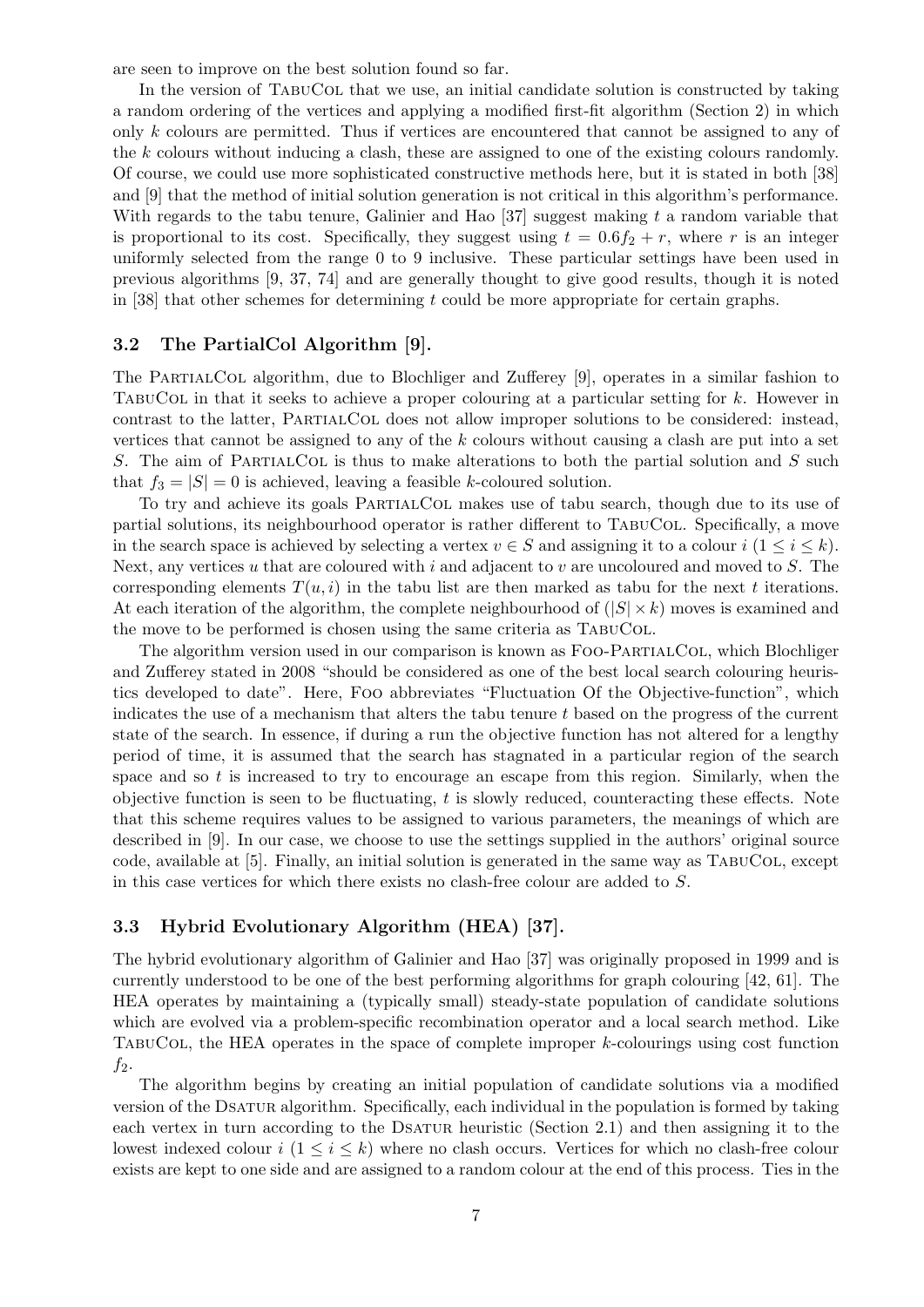|     |          | Parent $p_1$     | Parent $p_2$     | Child             | Comments                                                             |
|-----|----------|------------------|------------------|-------------------|----------------------------------------------------------------------|
| a l | c(1)     | $\{1, 2, 3\}$    | $\{3, 4, 5, 7\}$ | {}                | Select the colour with most vertices in $p_1$ and copy to the child. |
|     | $c(2) =$ | $\{4, 5, 6, 7\}$ | $\{1, 6, 9\}$    |                   | Remove the copied vertices from $p_1$ and $p_2$ .                    |
|     | $c(3) =$ | $\{8, 9, 10\}$   | $\{2, 8, 10\}$   |                   |                                                                      |
| b)  | $c(1) =$ | $\{1, 2, 3\}$    | ${3}$            | $\{4, 5, 6, 7\}$  | Select the colour with most vertices in $p_2$ and copy to the child. |
|     | $c(2) =$ | ∤∤               | $\{1, 9\}$       |                   | Remove the copied vertices from $p_1$ and $p_2$ .                    |
|     | $c(3) =$ | $\{8, 9, 10\}$   | $\{2, 8, 10\}$   |                   |                                                                      |
| c)  | $c(1) =$ | ${1, 3}$         | $\{3\}$          | $\{4, 5, 6, 7\}$  | Select the colour with most vertices in $p_1$ and copy to the child. |
|     | $c(2) =$ | ∤∤               | $\{1, 9\}$       | $\{2, 8, 10\}$    | Remove the copied vertices from $p_1$ and $p_2$ .                    |
|     | $c(3) =$ | ${9}$            |                  |                   |                                                                      |
| d)  | $c(1) =$ |                  |                  | $\{4, 5, 6, 7\}$  | Having formed $k$ colours, assign any vertices not in the child      |
|     | $c(2) =$ |                  | {9}              | $\{2, 8, 10\}$    | to random colours.                                                   |
|     | $c(3) =$ | $\{9\}$          |                  | $\{1, 3\}$        |                                                                      |
| e)  | Сl       |                  | {9}              | $\{4, 5, 6, 7\}$  | A complete (though not necessarily proper) solution has              |
|     |          | {9}              |                  | $\{2, 8, 10, 9\}$ | been formed.                                                         |
|     | c(3)     |                  |                  | $\{1, 3\}$        |                                                                      |

Figure 2: Example application of Galinier and Hao's GPX operator using  $|V| = 10$  and  $k = 3$ .

DSATUR heuristic are also broken randomly, which is thought to provide sufficient randomisation to form a diverse initial population [37]. Upon construction of the population, an attempt is then made to improve each individual by applying the local search routine to each member.

For the remainder of the run, the algorithm evolves the population using recombination, local search, and replacement pressure. In each iteration two parent solutions  $p_1$  and  $p_2$  are selected at random, and copies of these are used in conjunction with the recombination operator to produce one child solution *c*. This child is then improved via the local search operator, and is inserted into the population by replacing the weaker of its two parents. Note that there is no bias towards selecting fitter parents in each iteration; rather evolutionary pressure only exists due to the offspring replacing their weaker parent (regardless of whether the parent has a better cost than its child).

The recombination operator proposed by Galinier and Hao [37] is the so-called Greedy Partition Crossover (GPX). An illustration of this operator using an example taken from [37] is provided in fig. 2. As is the norm for evolutionary computation, the idea is to produce a child solution by attempting to combine useful substructures (building blocks) from both parents. In this case, the building blocks are thought to be the colours themselves; however, as is illustrated in fig. 2 it is not always possible to pass complete colour classes from parent to offspring since the vertices assigned to a particular colour in one parent may be spread across many colours in the other. This implies that some reorganisation and/or repair may need to take place, possibly introducing substructures in an offspring that do not occur in either parent. Though this may not be ideal (since it could result in rather large amounts of uninherited information in an offspring) such a feature seems to be inevitable when using colour classes as building blocks in recombination and it is certainly a phenomenon noted elsewhere [33, 34, 35, 58]. Note, however, that by alternating between the parents and by favouring large colour classes, the operator seems to be making efforts to maximise the amount of information inherited from the parents, though in the worst case, only one colour class in an offspring will exactly match a colour class of its parents.

Considering the local search element of the HEA, Galinier and Hao use TABUCOL for a fixed number of iterations *I* whenever a new candidate solution is generated.<sup>3</sup> In [37] Galinier and Hao present results for a subset of the DIMACS instances, manually tuning *I* and *k* in each case. As noted earlier however, we choose not to follow this particular strategy and require a setting for *I* to be determined automatically by the algorithm. We also need to be wary that if *I* is set too low, then insufficient local search will be carried out on each newly created solution, while an *I* that is too high will result in too much effort being placed on local search as opposed to the global search carried out by the evolutionary operators. Ultimately we settled on  $I = 16|V|$ , which corresponds roughly to the settings used on the lowest values for *k* considered for each instance in [37].<sup>4</sup> In all

<sup>3</sup>The tabu-tenure scheme used is the same as that described in Section 3.1.

<sup>&</sup>lt;sup>4</sup>In the more recent work of Glass and Prugel-Bennett [42], it is shown that Galinier and Hao's algorithm produces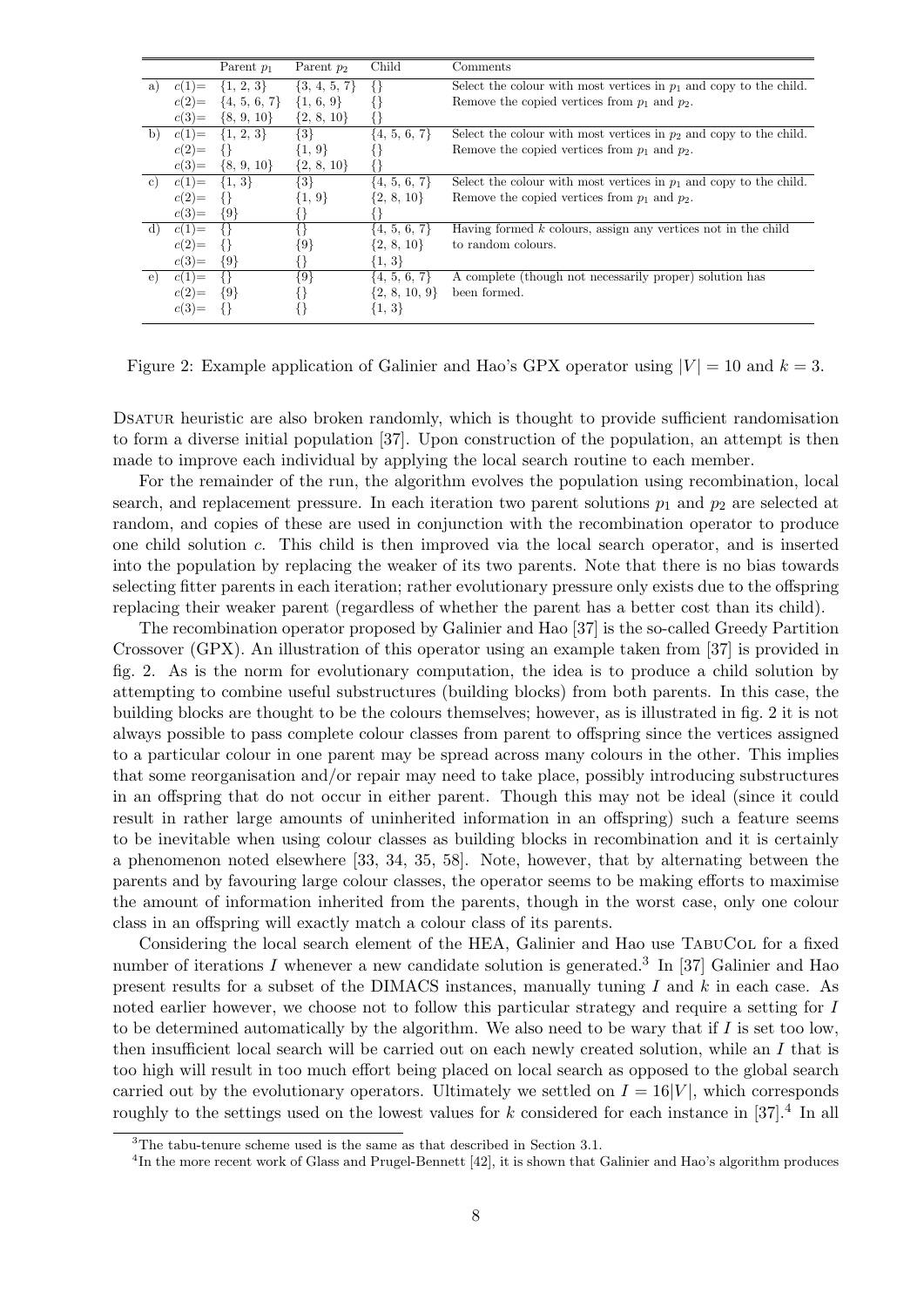|      | ANTCOL $(G = (V, E))$                                                                        |
|------|----------------------------------------------------------------------------------------------|
| (1)  | $t_{v,u} \leftarrow 1 \forall v, u \in V, v \neq u$                                          |
| (2)  | $k= V $                                                                                      |
| (3)  | while (not stopping condition) do                                                            |
| (4)  | $\delta_{v,u} \leftarrow 0 \forall v, u \in V, v \neq u$                                     |
| (5)  | $best \leftarrow k$                                                                          |
| (6)  | $madeFeasible \leftarrow false$                                                              |
| (7)  | for $(ant \leftarrow 1$ to nants) do                                                         |
| (8)  | $\mathcal{U} \leftarrow$ BUILDSOLUTION $(k)$                                                 |
| (9)  | if $(U$ is a partial solution) then                                                          |
| (10) | Assign uncoloured vertices to existing colours in $\mathcal{U}$ and run TABUCOL              |
| (11) | if $(U$ is feasible) then                                                                    |
| (12) | $madeFeasible \leftarrow \textbf{true}$                                                      |
| (13) | if $( \mathcal{U}  \leq best)$ then                                                          |
| (14) | $best \leftarrow  \mathcal{U} $                                                              |
| (15) | $\delta_{v,u} \leftarrow \delta_{v,u} + F(\mathcal{U}) \forall v, u : c(v) = c(u), v \neq u$ |
| (16) | $t_{v,u} \leftarrow \rho t_{v,u} + \delta_{v,u} \,\forall v, u \in V, v \neq u$              |
| (17) | if $(madeFeasible = true)$ then                                                              |
| (18) | $k \leftarrow best-1$                                                                        |
|      |                                                                                              |

Figure 3: The ANTCOL algorithm. At termination, the best feasible solution found uses  $k+1$ colours.

experiments, we also used a population size of 10, as recommended by the authors.

### **3.4 The AntCol Algorithm [74].**

The AntCol algorithm of Thompson and Dowsland [74] is another metaheuristic-based method combining global and local search operators. The idea in this approach is to use "ants" to produce individual candidate solutions to the problem. During a run each ant produces their solution in a non-deterministic manner, using probabilities based on heuristics and also on the quality of solutions produced by previous ants. In particular, if previous ants have identified features that seem to lead to better-than-average solution quality, the current ant is more likely to include these features in their own solution, generally leading to a reduction in the number of colours during the course of a run. Further information on ant colony optimisation can be found in [29].

The ANTCOL algorithm proposed by Thompson and Dowsland is based on earlier work of Costa and Hertz [23]. However, the former also introduce a number of additional operators, some of which are shown to considerably improve performance. In our case, we focus on the best-performing version they report, a description of which is provided in fig. 3. As shown in the pseudocode, in each cycle of the algorithm (lines (3)-(18)), a number of ants each produce a complete, though not necessarily feasible, solution  $U$ . In line (15) the details of each of these solutions are then added to a trail update matrix  $\delta$ , and at the end of a cycle the contents of  $\delta$  are used to update the global trail matrix *t* before moving on to the next cycle.

To start, each individual ant attempts to construct a solution using the procedure BUILDSO-LUTION, which is based on the RLF method  $(fig. 1)$ , albeit with a few modifications:

- *•* In the procedure a maximum of *k* colours are permitted, and once these have been constructed any remaining vertices are left uncoloured;
- The first vertex to be assigned to each colour  $U_i$  ( $1 \leq i \leq k$ ) is chosen randomly from the set of currently uncoloured vertices *X*;
- In remaining cases, each vertex  $v$  is assigned to colour  $U_i$  with probability:

$$
P_{v,i} = \begin{cases} \frac{\tau_{v,i} \alpha \cdot \eta_{v,i} \beta}{\sum_{u \in Y} \tau_{u,i} \alpha \cdot \eta_{u,i} \beta} & \text{if } v \in Y\\ 0 & \text{otherwise} \end{cases}
$$
 (3)

similar results when the tabu search element of the algorithm is replaced by a simple steepest decent method. However, it is also found that this alteration results in longer run times and so we do not consider this variant here.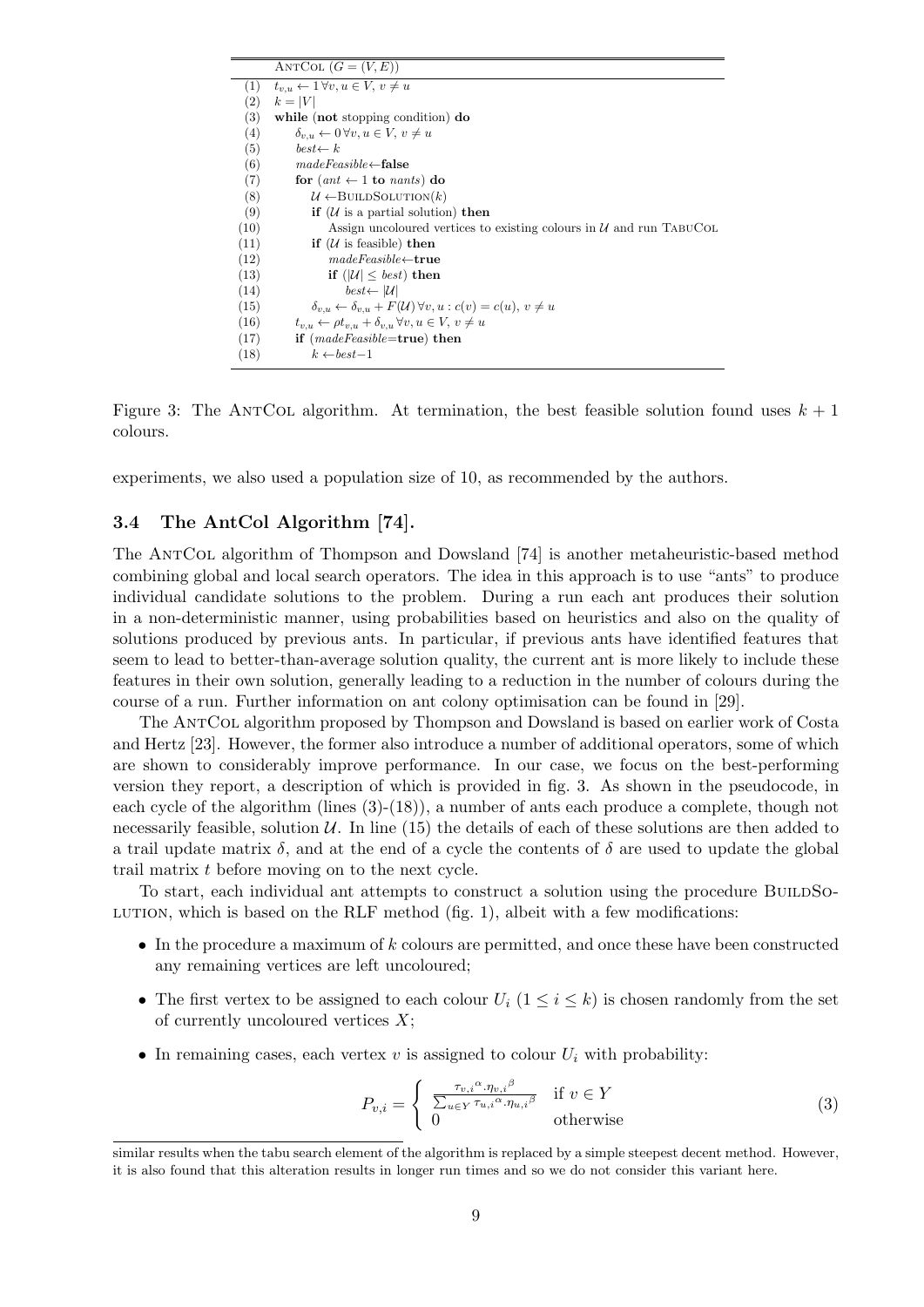where  $Y \subseteq X$  denotes the set of currently uncoloured vertices that can be feasibly assigned to colour  $U_i$ . Note that the value  $\tau_{v,i}$ , calculated:

$$
\tau_{v,i} = \frac{\sum_{u \in U_i} t_{v,u}}{|U_i|},\tag{4}
$$

makes use of the global trail matrix *t*. Thus, higher values of *τ* are associated with combinations of vertices that have been assigned the same colour in previous solutions. The value  $\eta_{v,i}$  meanwhile, is the value associated with a heuristic rule, which in this case is the degree of vertex *v* in the graph induced by the set of currently uncoloured vertices *X*. Higher values for  $\tau_{v,i}$  and  $\eta_{v,i}$  thus result in higher values for  $P_{v,i}$ , encouraging vertex *v* to be assigned to colour  $U_i$ . The parameters  $\alpha$  and  $\beta$  are used to control the balance between  $\tau$  and  $\eta$ .

In their algorithm Thompson and Dowsland also make use of a "muti-sets" operator in the BUILD-SOLUTION procedure, based on heuristics presented by Laguna and Marti [54]. Since the process of constructing a colour class is stochastic, the operator makes *m* separate attempts to construct each colour class. It then selects the one that results in the minimum number of edges in the graph induced by the remaining uncoloured vertices (since such graphs will tend to feature lower chromatic numbers).

On completion of BUILDSOLUTION, the generated solution  $U$  will be proper, but could be partial. If the latter is true, all uncoloured vertices are assigned to colours to form a complete, improper solution, and TabuCol is run for *I* iterations. Details on the solution are then written to the trail update matrix  $\delta$  using the evaluation function:

$$
F(\mathcal{U}) = \begin{cases} 1/f_2 & \text{if } f_2 > 0\\ 3 & \text{otherwise.} \end{cases}
$$
 (5)

This means that higher-quality solutions contribute larger values to  $\delta$ , encouraging their features to be included in solutions produced by future ants.

The parameters used in our application, and recommended by Thompson and Dowsland are as follows:  $\alpha = 2$ ,  $\beta = 3$ ,  $\rho = 0.75$ , *nants*= 10,  $I = 2|V|$ , and  $m = 5$ . The tabu tenure scheme of TabuCol is the same as previous descriptions.

### **3.5 Hill-Climbing (HC) algorithm [57]**

The next algorithm considered in our comparison is adapted from a general-purpose method for grouping problems, outlined by Lewis in [57]. This method operates in the space of feasible solutions with the initial solution being formed using the DSATUR heuristic. During a run the algorithm operates on a single solution  $\mathcal{U} = \{U_1, \ldots, U_{|\mathcal{U}|}\}\$  with the aim of minimising  $|\mathcal{U}|$ . To start, a small number of independent sets are removed from  $U$  and are placed into a second set  $W$ . Then, a local-search procedure is run for *I* iterations, which attempts to feasibly transfer vertices from independent sets in *W* into existing independent sets in *U* such that *U* remains proper. If successful, this has the effect of increasing the cardinality of one or more independent sets in  $\mathcal U$  and may also eliminate some independent sets from  $W$ , reducing the number of colours being used.

A single iteration of the local search procedure operates as follows. First, each vertex *v* in *W* is considered in turn to see if it can be transferred to any of the independent sets in  $\mathcal{U}$ . If so, such transfers are performed. Next, an alteration is made to a randomly selected pair of independent sets  $U_i, U_j, \in \mathcal{U}$  by interchanging some of their vertices. The purpose of making this alteration is that it changes the make-up of two independent sets and raises the possibility that other vertices in  $W$  can be transferred into them. This repeats for  $I$  iterations.

In the version of the algorithm used in our experiments, alterations to independent sets  $U_i$  and *U*<sup>j</sup> are usually made by identifying a Kempe chain between a randomly selected vertex  $v \in U_i$  and set  $U_j$ , and then interchanging the colours of all the nodes within this chain (see fig. 4(a)). Note that in some cases a Kempe chain will contain all vertices in both independent sets (fig. 4(b)). These interchanges serve no purpose here and are ignored. Also note that certain moves are not included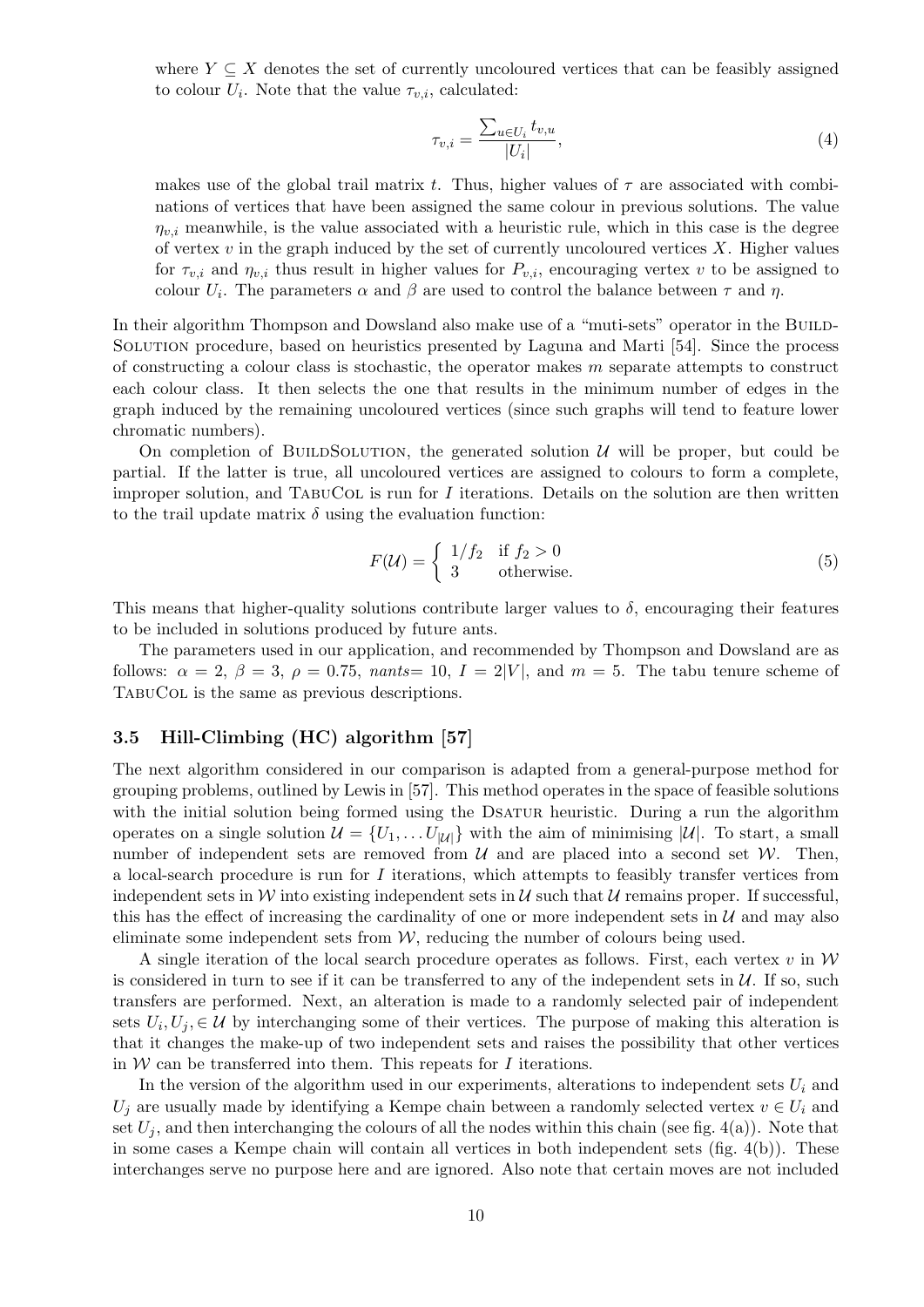

Figure 4: The Kempe chain operator and related issues.

in the Kempe chain neighbourhood: for example, they do not allow the swapping of a pair of non-adjacent vertices, such as vertices 4 and 8 in fig. 4. Consequently, during a run alterations can also be made to independent sets  $U_i, U_j \in \mathcal{U}$  by identifying two non-adjacent vertices  $v \in U_i, u \in U_j$ and swapping their colours if such a swap is not seen to induce a clash. Such a move is performed by going through each pair of non-adjacent vertices in a random order, and stopping when an appropriate swap has been performed.

On completion of the local search procedure, the independent sets in  $W$  are copied back into  $U$ , forming a feasible solution. The independent sets in  $U$  are then ordered according to some (possibly random) heuristic, and a new solution  $\mathcal{U}'$  is formed by constructing a permutation of the vertices in the same manner as Culberson and Luo's Iterated Greedy algorithm ([26], Section 2.2.1) and applying the first-fit procedure. This operation is intended as a macro-move operator that generates large alterations to the incumbent solution, which is then passed back to the local search procedure for further optimisation. Note that none of the stages of this algorithm allow the number of independent sets  $|\mathcal{U}|$  to increase, thus providing its hill-climbing characteristics.

As with other approaches, a number of parameters have to be set with this algorithm, each that can influence its performance. The values used in our experiments were determined in preliminary tests and during experimental work in a previous paper [57]. For the local search procedure, independent sets are moved into *W* by considering each  $U_i \in \mathcal{U}$  in turn and transferring it with probability  $1/|\mathcal{U}|$ . The local search procedure is then run for  $I = 1000$  iterations, and in each iteration the Kempe-chain and swap neighbourhoods are called with probabilities 0.99 and 0.01 respectively. Finally, when constructing the permutation of the vertices for passing to the first-fit algorithm, the independent sets are ordered using the following heuristics (a) *largest first* (where independent sets are arranged in order of decreasing size), (b) *reverse ordering* (where sets are arranged in the the reverse order of their labelling the previous solution), and (c) *random ordering*. These heuristics are selected randomly according to the ratio 5:5:3 (respectively), a setting suggested by Culberson and Luo [26].

### **3.6 Backtracking Dsatur algorithm [10, 52].**

Finally, a tree-search algorithm is also considered in our comparison. We use a backtracking version of the Dsatur heuristic which also includes an operator for dynamically re-ordering the vertices when a node in the search tree is revisited [52]. This algorithm was implemented by Culberson and is available for download at [4]. A number of parameters need to be set when running this algorithm, each that can alter the quality of solutions and run-times, sometimes drastically. These include specifying the maximum number of branches that can be considered at each node, and the option of prohibiting branching at certain levels of the tree. In practice, it is not obvious how these settings might be chosen *a priori* for individual graphs, so in our case we opt for the most natural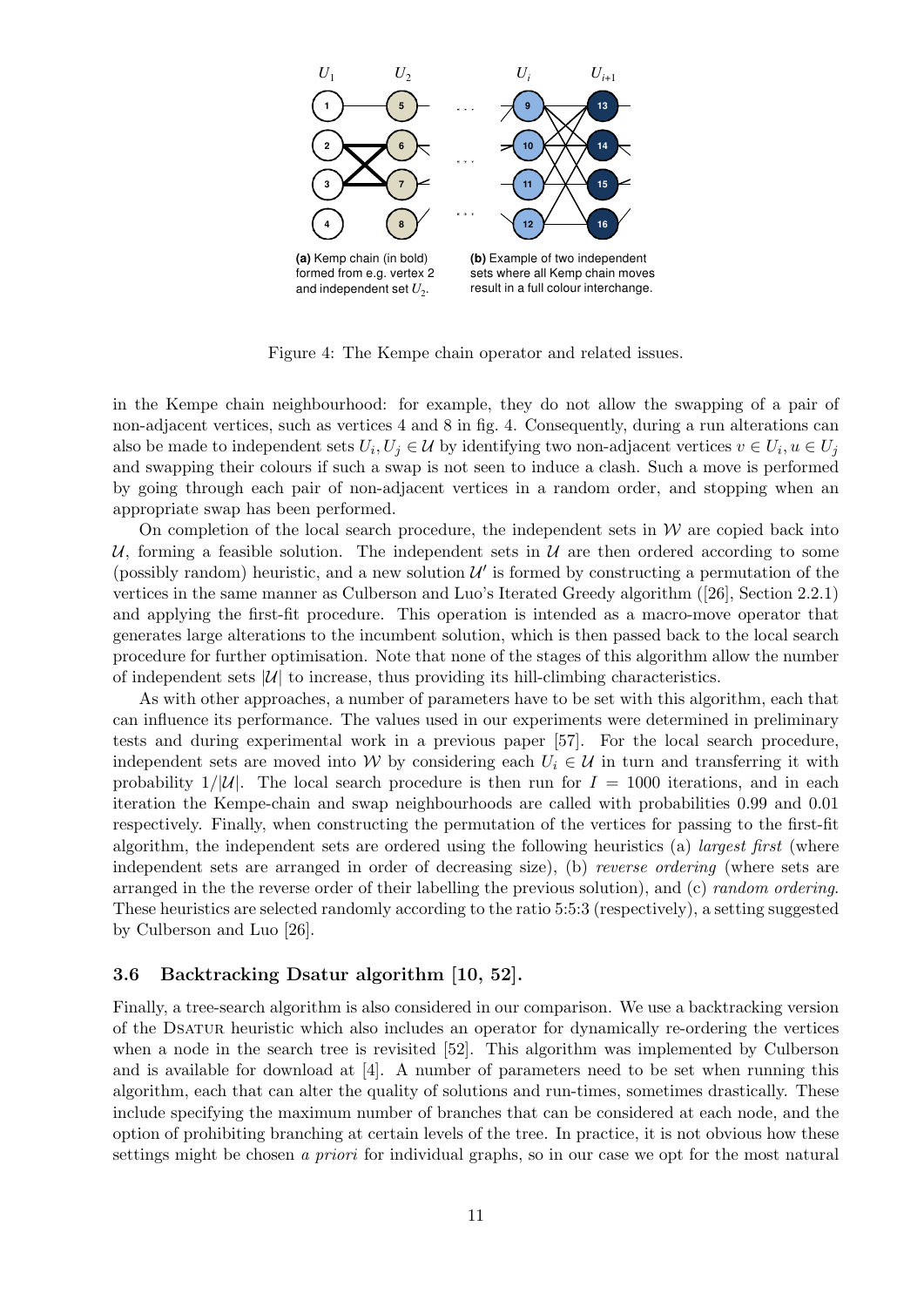configuration which is to simply attempt a complete exploration of the search tree. This means that the algorithm is exact under excess time, though of course such run-lengths are not achievable in most cases.

# **4 Experimental Analysis**

In this section we detail the various graph types considered in our experiments and analyse the results achieved by the six algorithms. First we consider performance with two well-known types of artificially generated graph, random graphs and flat graphs, produced using the publicly available software of Culberson [4]. Section 4.2 then compares the algorithms on graphs arising in three practical situations, namely university timetabling (4.2.1), social networking (4.2.2), and sports scheduling (4.2.3).

In terms of comparing the algorithms, many previous graph colouring studies have chosen to measure computational effort using CPU time, often imposing time limits specified for their own machines [8, 9, 45, 54, 61, 74]. However, such an approach seems problematic because it depends on various local factors relating to the available hardware, the coding of the algorithm, and the compiler options used. In our case, we use the number of *constraint checks* as the atomic measure of computational effort [25, 48, 76]. A "check" occurs when an algorithm requests some information about a problem instance, including checking whether two vertices are adjacent (by accessing an adjacency list or adjacency matrix), and referencing the degree of a vertex. In addition, the algorithms employing tabu search also maintain additional data structures that allow changes in cost for each considered move to be evaluated in constant time. References to these structures are also counted as checks, and further information can be found in [9, 38].

Due to the operational differences of the algorithms, during a run solution quality is measured by simply observing the smallest number of colours used in a feasible solution up until that point. Note that because TABUCOL, PARTIALCOL and the HEA operate using infeasible solutions, settings for *k* are also required which might then be modified during a run. In our case initial values were determined by executing DSATUR on each instance and setting k to the number of colours used in the resultant solution. During runs, *k* was then decremented by 1 each time a feasible *k*-colouring was found, with the algorithms being restarted.

In all trials a cut-off point of  $5 \times 10^{11}$  checks was imposed. This corresponds to roughly double the longest run that was performed by Galinier and Hao in [37] and is set deliberately high to provide some notion of excess time in the trials.<sup>5</sup>

Finally for space reasons, the data presented in most of our figures focusses on mean algorithm performance – that is, the quality of the best solution produced in a run averaged across a particular set of runs. Unless stated otherwise, however, best and worst performance from these sets can be considered to be consistent with these patterns. For completeness, a complete listing of all figures including best and worse performance is available online [3].

#### **4.1 Comparison on Artificially Generated Graphs**

Random graphs are a class of artificially generated graph where each of pair of vertices are made adjacent with probability *p*. Such graphs are nearly always used in analyses of graph colouring algorithms, though typically using only a limited number of instances (e.g. the DIMACS set contains just one instance for  $|V| \in \{125, 250, 500, 1000\}$  and  $p \in \{0.1, 0.5, 0.9\}$ . Here we use a much larger set, using values of *p* ranging from 0.05 (sparse) to 0.95 (dense), incrementing in steps of 0.05, with  $|V| \in \{250, 500, 1000\}$ . Twenty five instances were generated in each case.

The second type of artificial graph we consider are flat graphs. These are constructed by partitioning the vertices into  $K$  almost equi-sized sets: that is, each set contains either  $|V|/K|$  or  $\left\lfloor \frac{|V|}{K} \right\rfloor$  vertices. Edges are then added between pairs of vertices in different sets with probability

<sup>&</sup>lt;sup>5</sup>All algorithms were implemented by the authors in C++ (with the exception of the Backtracking algorithm [4], programmed in C) and were compiled using the Gnu compiler under the -O3 optimisation option. In various cases, modified versions of the publicly available tabu search-based code of Blochliger and Zufferey [5] were also used.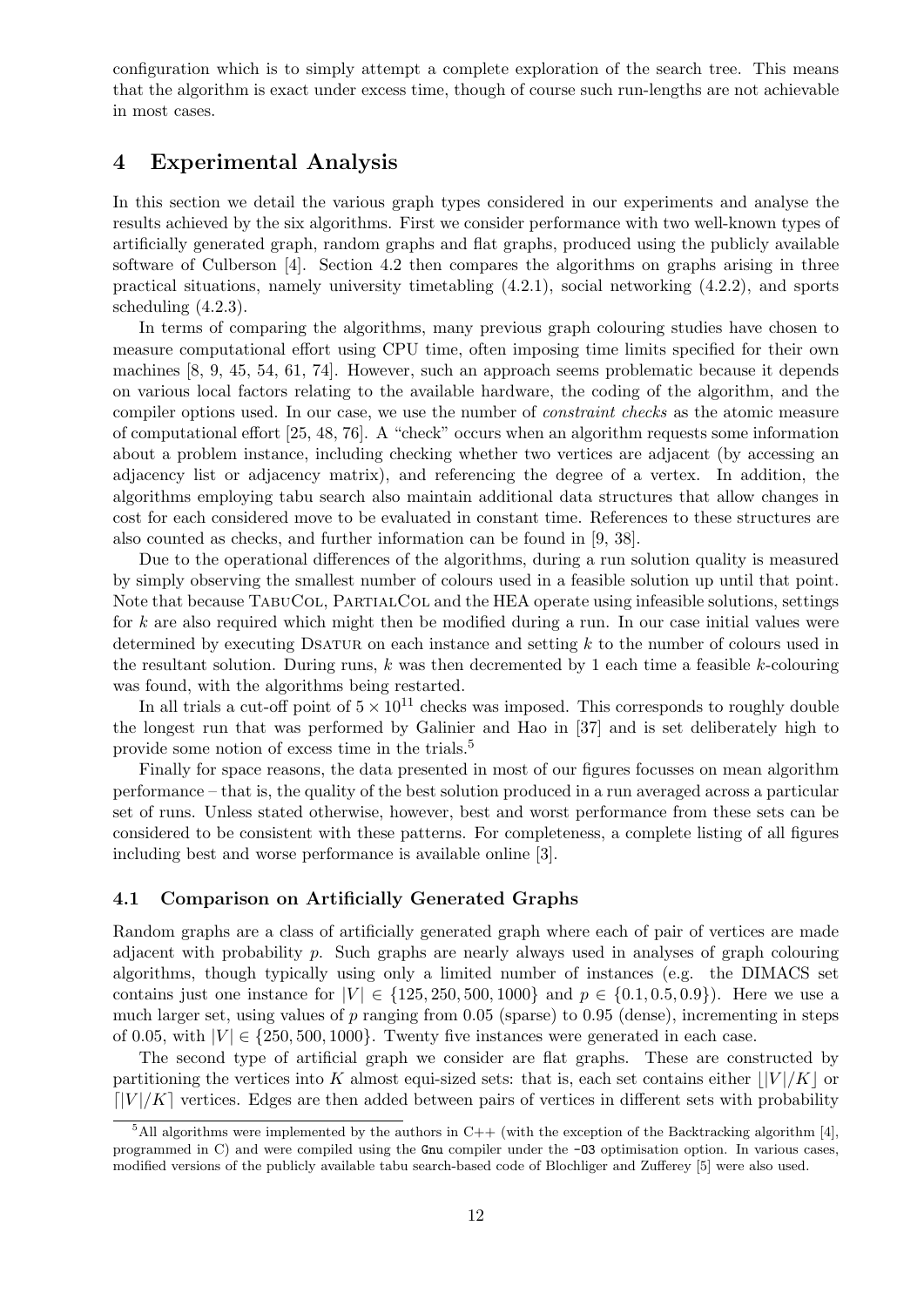

Figure 5: Mean quality of solution achieved on random graphs of  $|V| = 250, 500,$  and 1000 (respectively) for various edge probabilities *p*. All points are the mean of 25 runs on 25 different instances.

*p* in such a way that the variance in vertex degrees is kept to a minimum. It is well-known that *K*-coloured solutions to flat graphs are quite easy to achieve for most values of *p*. This is because for lower *p*'s, problems will be under-constrained, perhaps giving *χ < K*, making *K*-coloured solutions easily identifiable. On the other hand, high *p*'s result in over-constrained problems with prominent global optima (with strong basins of attraction) also allowing easy discovery. Hard-tosolve *K*-colourable graphs occur for a region of  $p$ 's at the boundary of these extremes, commonly termed the *phase transition region* [20, 32, 57, 77]. Flat graphs, in particular, are known to have rather pronounced phase transition regions because each colour class and vertex degree is deliberately similar, implying a lack of heuristic information for algorithm exploitation [26, 57]. For our experiments, flat graphs were generated for  $K = \{10, 50, 100\}$  using various settings for *p* in and around the phase transition regions. In each case we used  $|V| = 500$ , implying 50, 10, and 5 vertices per colour respectively. Twenty instances were generated in each case.

Note that according to the structure of random graphs, vertex degrees are characterised by the binomial distribution  $D \sim B(|V| - 1, p)$ . This means that the standard deviation of the vertex degrees  $\sigma = \sqrt{(|V| - 1)p(1-p)}$  does not exceed 15.8 in our set of random graphs. This also implies that the degree coefficient of variation (CV), which is defined as the ratio of the standard deviation to the mean  $\frac{\sigma}{\mu}$ , never exceeds 28% (being maximised at  $|V| = 250$ ,  $p = 0.05$ ). In a similar fashion, flat graphs are constructed such that variance in degrees is minimised, and for our generated instances this means that the CV never exceeds 28.5%. Compared to many of the more real-world graphs considered later, these values imply rather a high level of vertex homogeneity (i.e. vertices tend to "look the same"), helping to explain some of our results.

Figure 5 summarises the mean solution quality achieved by the six algorithms on the random graphs. In each figure, the bars show the number of colours used in solutions produced by Dsatur and the lines then give the proportion of this number used in the solutions of the six algorithms.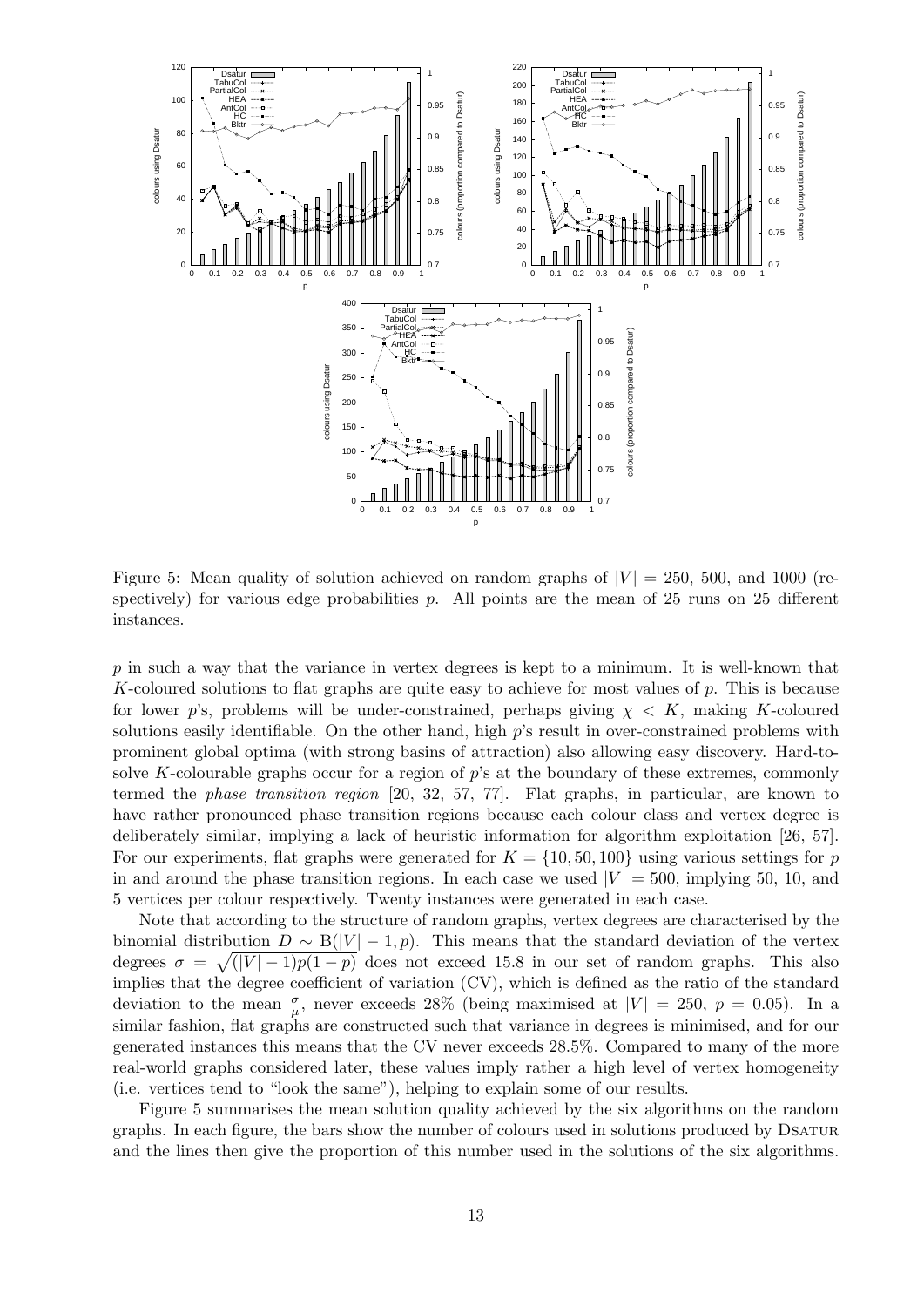Note that all algorithms achieve a reduction in the number of colours realised by Dsatur, though in all but the smallest, sparsest graphs, the backtracking algorithm exhibits the smallest margins of improvement, apparently due to the high levels of vertex homogeneity in these instances, which makes it difficult for favourable regions of the search tree to be identified by the algorithm. It is clear that TabuCol, PartialCol, and the HEA in particular, produce the best results for such graphs. For  $|V| = 250$  these algorithms produce mean results that, across the range of p's, show no significant difference to one another,<sup>6</sup> perhaps indicating that the achieved solutions are consistently close to the optima. For larger graphs however, the HEA's solutions are seen to be significantly better, though its rates of improvement are slightly slower than TabuCol, and PartialCol, as shown in fig. 6. Similar behaviour during runs was also witnessed with the smaller random instances (not shown here).

The patterns in fig. 5 indicate that the HEA's strategy of exploring the space of infeasible solutions via use of both global and local search operators is the most beneficial of those considered here. Indeed, although the HC algorithm also uses both global and local search operators, here its insistence on preserving feasibility implies a lower level of connectivity in its underlying search space, making navigation more restricted and resulting in noticeably inferior solutions.

Figure 5 also reveals that ANTCOL does not perform well with large sparse instances, though it does become more competitive with denser instances. The reasons for this are twofold. First, the degrees of vertices in sparse graphs are naturally lower, reducing the heuristic bias provided by  $\eta$  (eq. (3)) and perhaps implying an over-dominant role of pheromone  $\tau$  during applications of BuildSolution. Second, sparse graphs also feature greater numbers of vertices per colour – thus, even if very promising independent sets are identified by ANTCOL, their reconstruction by later ants will naturally depend on a longer sequence of random trials, making them less likely. To back these assertions, we also repeated the trials of AntCol using the same local search iteration limit as the HEA,  $I = 16|V|$ . However, though this brought slight improvements for denser graphs, the results were still observed to be significantly worse than the HEA, suggesting the difference in performance indeed lies with the global-search element of AntCol in these cases.

Similar patterns are also revealed in the six algorithms' performance with flat graphs, shown in fig. 7. Again, we see that HEA, TabuCol, and PartialCol exhibit the best performance on instances within the phase transition regions, with the HC and backtracking algorithms proving the least favourable. One pattern to note is that for all values of *K*, the HEA tends to produce the best-quality results on the left side of the phase transition region, but PARTIALCOL produces better results for a small range of *p*'s on the right-side. However, this difference is not due to the Foo tabu tenure mechanism of PartialCol, because statistically equivalent results were achieved when we repeated our experiments using PARTIALCOL under TABUCOL's tabu tenure scheme. Thus, it seems that PartialCol's strategy of only allowing solutions to be built from independent sets is favourable in these cases, presumably because this restriction facilitates the formation of independent sets of size  $|V|/K$  – structures that will be less abundant in denser graphs, but which also serve as the underlying building blocks in these cases.

Another striking feature in fig. 7 is the poor performance of ANTCOL on the right-side of the phase transition regions. This again seems due to the diminished effect of heuristic value  $\eta$ , which in this case is because variance in vertex degrees is (deliberately) low, making it difficult to distinguish between vertices. Further, in denser graphs fewer combinations of  $|V|/K$  vertices form independent sets, decreasing the chances of an ant constructing one. This reasoning is also backed by the fact that AntCol's poor performance lessens with larger values of *K* where, due to there being fewer vertices per colour, the reproduction of independent sets is dependent on shorter sequences of random trials.

 $6\overline{6}$ According to a Wilcoxon signed-rank test at the 1% significance level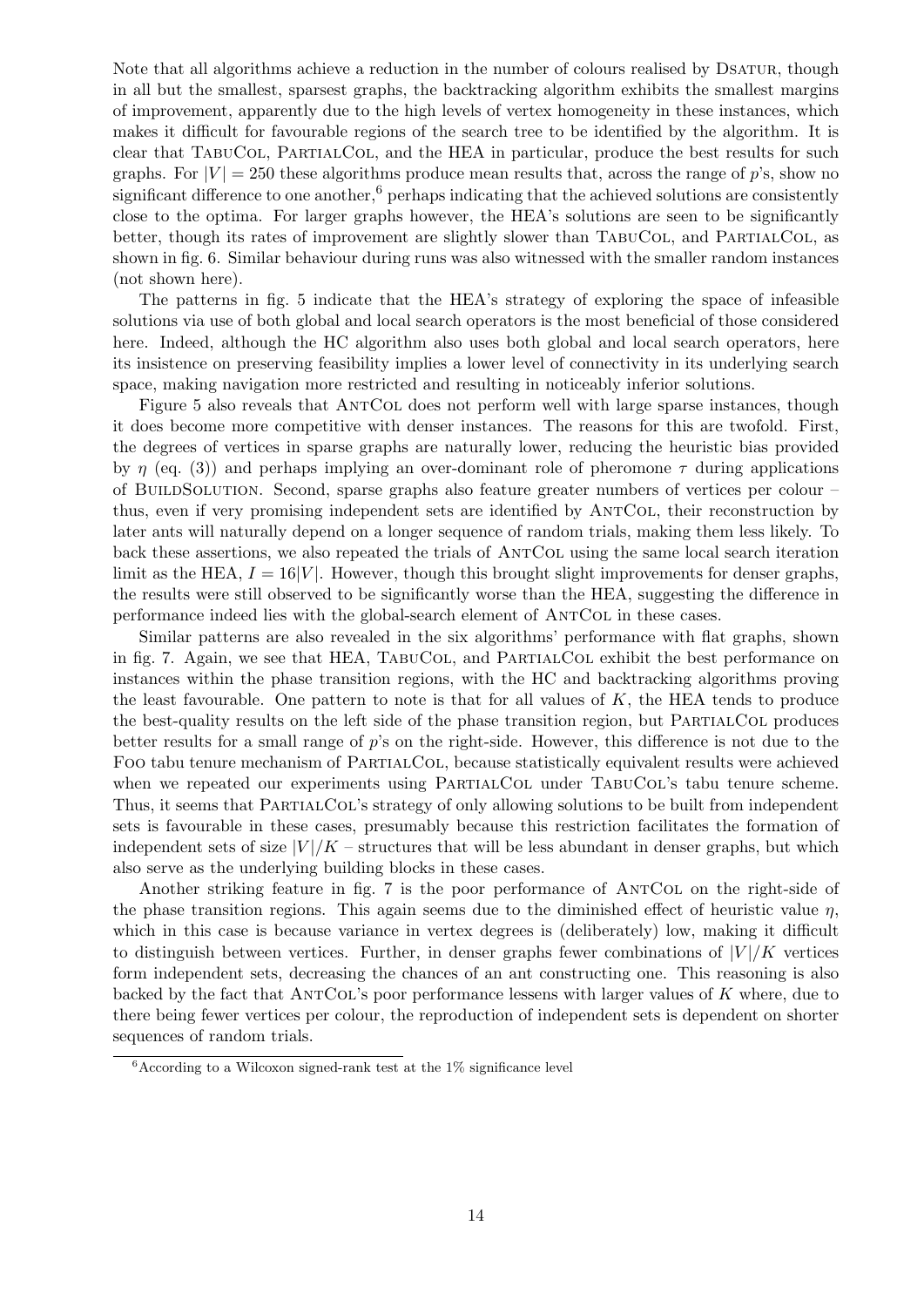

Figure 6: Run profiles on random graphs of  $|V| = 1000$  with edge probabilities  $p = 0.25, 0.5,$  and 0.75 respectively. Each line represents a mean of 25 runs on 25 different instances.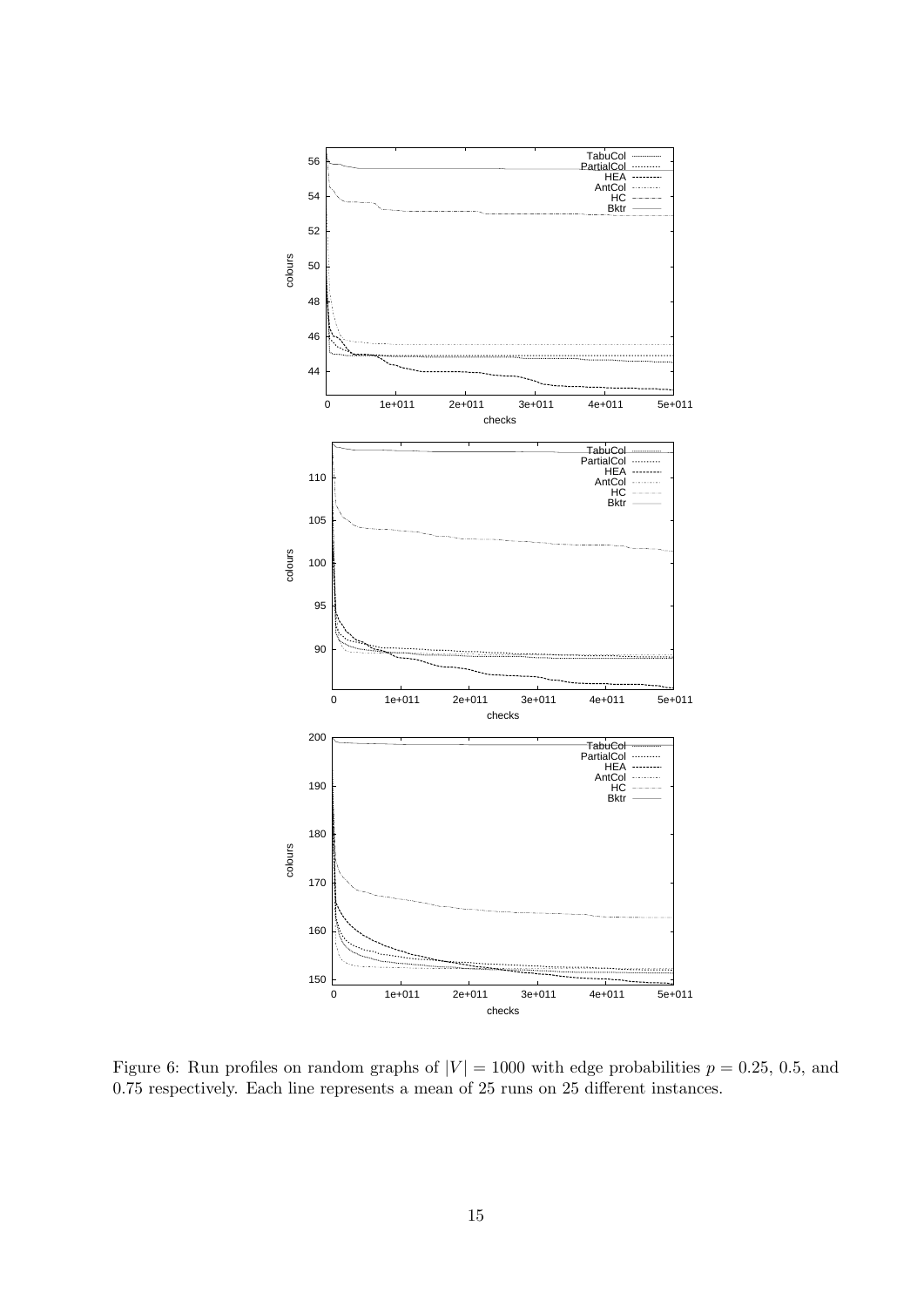

Figure 7: Mean quality of solution achieved with flat graphs of  $|V| = 500$  with  $K = 10, 50,$  and 100 (respectively) for various edge probabilities *p*. All points are the mean of 20 runs on 20 different instances.

#### **4.2 Comparison on Graphs From Real-World Problems**

#### **4.2.1 Exam Timetabling Problems**

Our first set of "real world" problems concerns graphs representing university timetabling problems. Such problems involve assigning a set of "events" (exams, lectures etc.) to a fixed number of "timeslots" such that a collection of constraints are obeyed. One ubiquitous constraint in timetabling concerns "conflicting" events. A pair of events conflict when they require the same single resource: e.g. there may be a student or lecturer who needs to attend both events, or the events may require use of the same room. As a result conflicting events need to be scheduled to different timeslots. Under this constraint, timetabling problems can be modelled through graph colouring by considering each event as a vertex, with edges occurring between pairs of events that conflict. Each colour then represents a timeslot, and a feasible colouring corresponds to a complete timetable with no conflict violations [12, 14, 17, 58].

In practice, universities usually have a pre-defined number of timeslots in their timetable, and the task is to determine a feasible solution with fewer or equal colours. In many cases, however, it might be difficult to ascertain whether a target is achievable for a given problem, or it may be desirable to use as few timeslots as possible, particularly if it provides extra time for marking, or gives a shorter teaching day. In our case we concern ourselves with the latter problem, and use a well-known set of real-world timetabling problems compiled by Carter et al. [1, 17]. This contains 13 exam timetabling problems encountered during the 1980s and 90s in various international universities and features problems ranging in size from  $|V| = 81$  to 2419.

A summary of instance details and algorithm performance is given in Table 1. Note that in contrast to the artificial instances from the previous section, the worst overall performance now occurs with those methods relying solely on local search: that is, TabuCol and to a lesser extent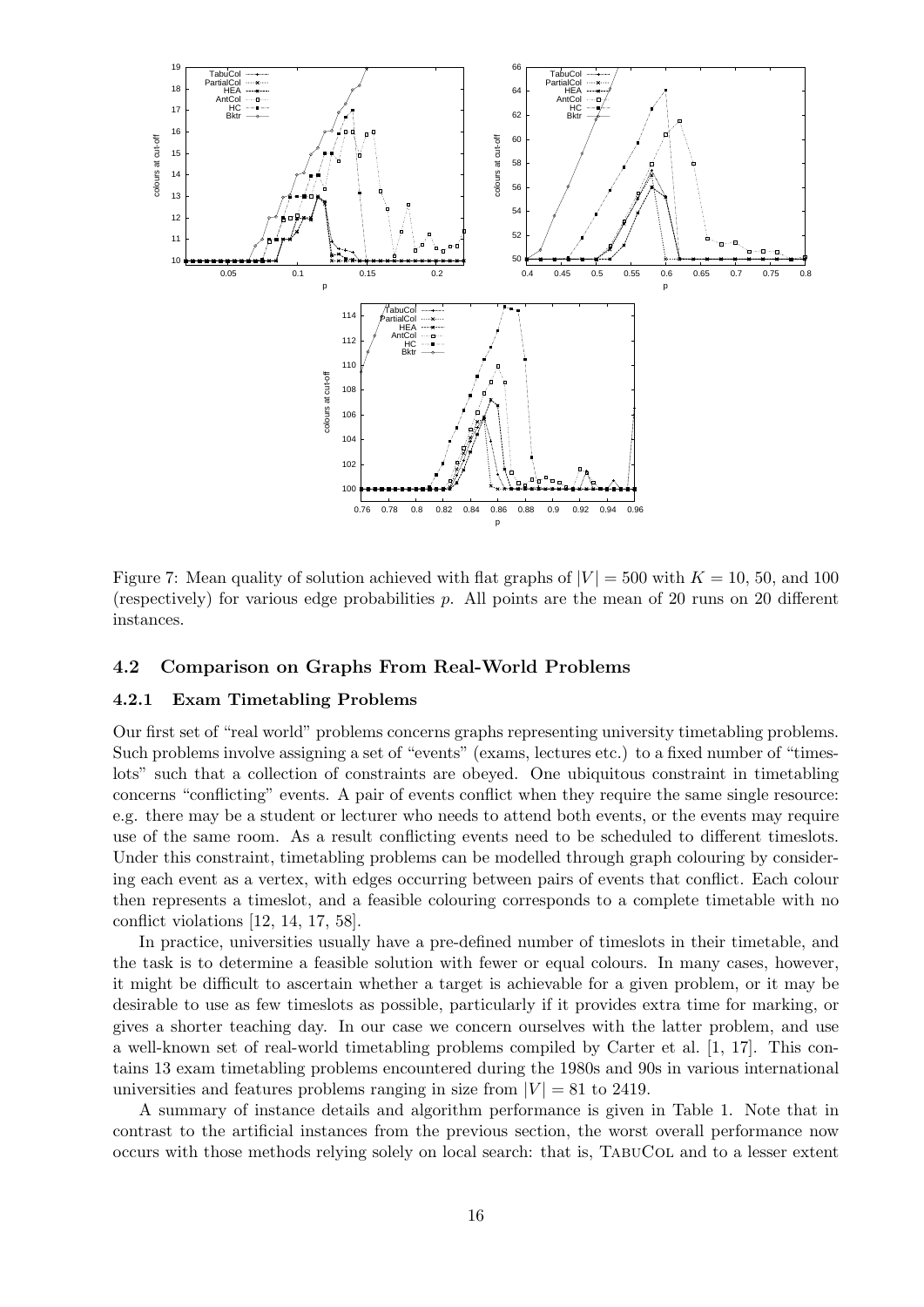|            |                  |         | Colours at Cut-off: Mean and best (in parenthesis)<br>Vertex degree |      |        |                |              |              |              |                  |                   |
|------------|------------------|---------|---------------------------------------------------------------------|------|--------|----------------|--------------|--------------|--------------|------------------|-------------------|
| Name       | $\left V\right $ | Density | Min; Med; Max                                                       | Mean | CV     | <b>TABUCOL</b> | PARTIALCOL   | <b>HEA</b>   | ANTCOL       | HС               | Bktr              |
| $hec-s-92$ | 81               | 0.415   | 9: 33: 62                                                           | 33.7 | 36.3%  | 17.22(17)      | 17.00(17)    | 17.00(17)    | 17.04(17)    | 17.00(17)        | 19.00(19)         |
| $sta-f-83$ | 139              | 0.143   | 7:16:61                                                             | 19.9 | 67.4%  | 13.35(13)      | 13.00(13)    | 13.00(13)    | 13.13(13)    | 13.00(13)        | 13.00(13)         |
| $vor-f-83$ | 181              | 0.287   | 7:51:117                                                            | 52   | 35.2%  | 19.74(19)      | 19.00(19)    | 19.06(19)    | 19.87(19)    | 19.00(19)        | 20.00(20)         |
| $ute-s-92$ | 184              | 0.084   | 2: 13: 58                                                           | 15.5 | 69.1%  | 10.00(10)      | 10.00(10)    | 10.00(10)    | 11.09(10)    | 10.00(10)        | 10.00(10)         |
| $ear-f-83$ | 190              | 0.266   | 4:45:134                                                            | 50.5 | 56.1%  | 26.21(24)      | 22.46(22)    | 22.02(22)    | 22.48(22)    | 22.00(22)        | 22.00(22)         |
| $tre-s-92$ | 261              | 0.18    | 0:45:145                                                            | 47   | 59.6%  | 20.58(20)      | 20.00(20)    | 20.00(20)    | 20.04(20)    | 20.00(20)        | 23.00(23)         |
| $lse-f-91$ | 381              | 0.062   | 0: 16: 134                                                          | 23.8 | 93.2%  | 19.42(18)      | 17.02(17)    | 17.00(17)    | 17.00(17)    | 17.00(17)        | 17.00(17)         |
| $kfu-s-93$ | 461              | 0.055   | 0: 18: 247                                                          | 25.6 | 120.0% | 20.76(19)      | 19.00(19)    | 19.00(19)    | 19.00(19)    | 19.00(19)        | 19.00(19)         |
| $rve-s-93$ | 486              | 0.075   | 0: 24: 274                                                          | 36.5 | 111.8% | 22.40(21)      | 21.06(21)    | 21.04(21)    | 21.55(21)    | 21.00(21)        | 22.00(22)         |
| $car-f-92$ | 543              | 0.138   | 0:64:381                                                            | 74.8 | 75.3%  | 39.92(36)      | 32.48(31)    | 28.50(28)    | 30.04(29)    | 27.96 (27)       | 27.00(27)         |
| $uta-s-92$ | 622              | 0.125   | 1:65:303                                                            | 78   | 73.7%  | 41.65(39)      | 35.66(34)    | 30.80(30)    | 32.89(32)    | 30.27(30)        | 29.00(29)         |
| $car-s-91$ | 682              | 0.128   | 0: 77: 472                                                          | 87.4 | 70.9%  | 39.10(32)      | 30.20(29)    | 29.04(28)    | 29.23(29)    | 29.10(28)        | 28.00(28)         |
| $pur-s-93$ | 2419             | 0.029   | 0:47:857                                                            | 71.3 | 129.5% | 50.70(47)      | 45.48(42)    | 33.70 (33)   | 33.47 (33)   | 33.87 (33)       | 33.00(33)         |
|            |                  |         |                                                                     |      | Total  | 341.05 (315)   | 302.36 (294) | 280.16 (277) | 286.84 (281) | 279.20 (276)     | 282.00 (282)      |
|            |                  |         |                                                                     |      | Rank   | (6)            | (5)          | (2)          | (4)          | $\left(1\right)$ | $\left( 3\right)$ |

Table 1: Details of the 13 timetabling instances of Carter et al. [17] and summary of algorithm performance. All statistics collected from 50 runs on each instance.



Figure 8: Cost-change distributions for a random graph  $(|V| = 500, p = 0.15, CV = 10.7\%$ , using  $k = 16$ ) and timetable graph car-f-92 ( $|V| = 543$ ,  $p = 0.138$ , CV= 75.3%, using  $k = 27$ ). In all cases samples were taken from candidate solutions with costs of 8.

PARTIALCOL. Indeed, in our tests we found that these methods were often incapable of achieving feasible solutions even using the initial setting for *k* determined by Dsatur, compelling us to use a higher values in order to gain any comparative results.<sup>7</sup> The cause of this poor performance seems to lie in the fact that, as shown in Table 1, the degree CV of these 13 problems are considerably higher than any of the artificially generated instances seen earlier. The effects of this are shown in fig. 8 where, compared to a random graph of a similar size and density, the differences in cost between neighbouring solutions varies more widely. This suggests a more "spiky" cost landscape in which the use of local search mechanisms in isolation is insufficient, exhibiting a susceptibility for becoming trapped at local optima.

On the other hand, the most consistent performance with these instances is achieved by the HC and HEA algorithms,<sup>8</sup> demonstrating that the issues of using local search can be alleviated via hybridisation with global search operators. On individual instances, the relative performances of HC and HEA do seem to vary, however. With car-f-92 and car-s-91, for example, the HEA's best observed solutions are determined within *≈*1% of the run limit, while HC's progress is much slower, taking a few minutes to achieve similar results. On the other hand, with instances such as rye-s-93, HC consistently produces the best observed results in less that 0*.*3% of the cut-off, suggesting that its operators are somehow suited to this instance. This issue is considered further

 $^7$ The reported results for TABUCOL and PARTIALCOL in Table 1 were thus produced using an initial  $k$  generated by executing the first-fit algorithm with a random permutation of the vertices.

<sup>8</sup>No significant difference between these two methods across the instances was observed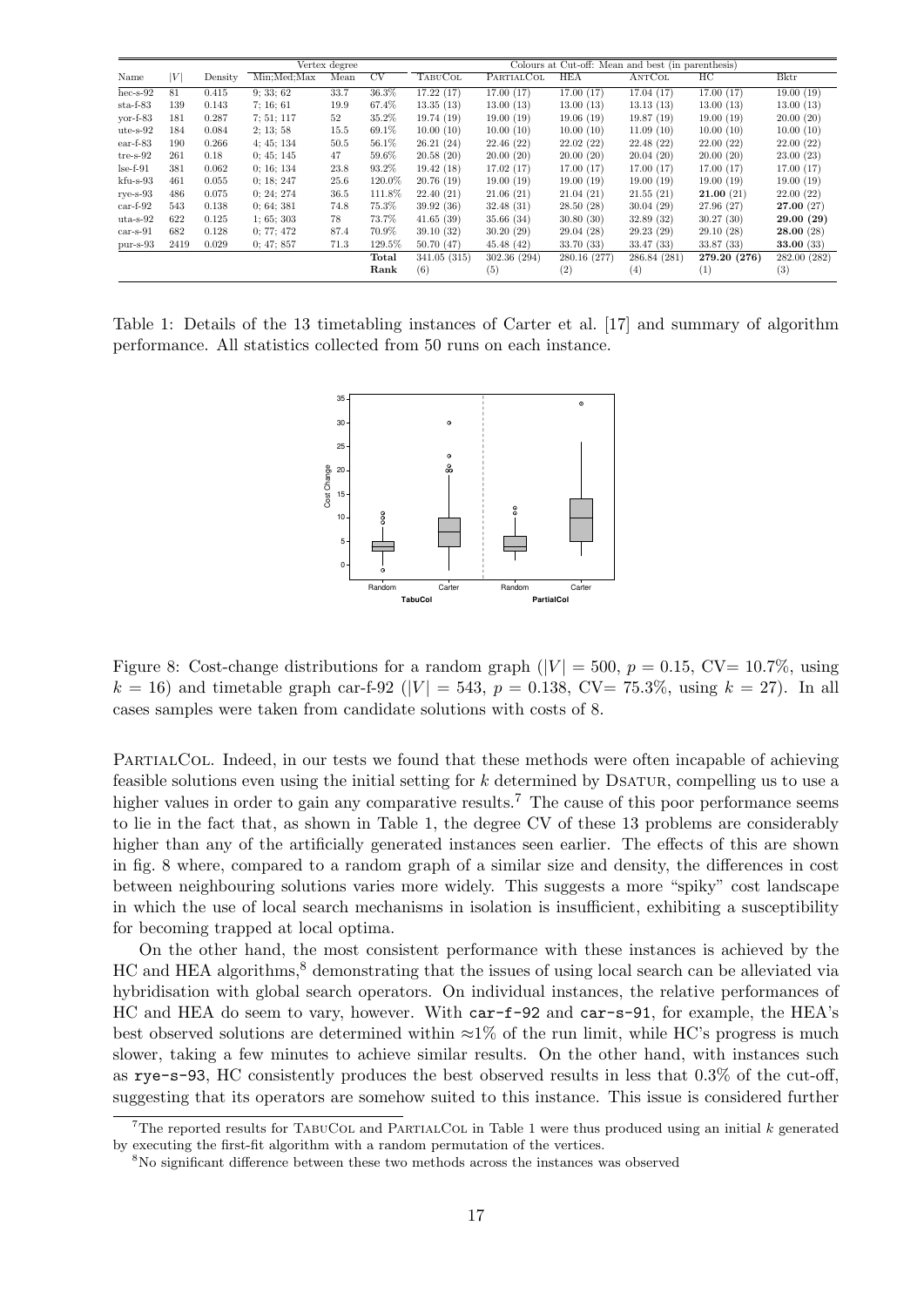in Section 5.

In contrast to the artificially generated graphs seen earlier, we also observe that the backtracking algorithm is competitive with these instances, featuring the third lowest mean-total in the table, and even producing the best average performance with the four largest problems. It seems that the large degree CVs of these problems characterises an abundance of heuristic information that is often successfully exploited by the algorithm. Indeed for the four largest instances, the solutions reported in Table 1 were actually found in less than 2% of the computation limit, implying that the algorithm quickly identified the correct regions of the search-tree. However, counterexamples in which the backtracking algorithm consistently produces the worst performance can also be seen in the table.

Finally, we also note the sporadic performance of ANTCOL with these instances. For all but the four largest problems, AntCol's best solutions equal those of the other algorithms; however its averages are less favourable, particularly compared to the HEA and HC algorithms. Consider, for example, the results of ute-s-92 in the table. This problem is consistently solved using 10 colours by all methods except AntCol, which often requires 11 or 12 colours. In fact, we find that for instances such as these,  $ANTCOL$ 's performance depends very much on the quality of solutions produced in the first cycle of the algorithm. Due to the low vertex degrees (and reduced influence of *η* that results), eq. (3) is predominantly influenced by the pheromone trails  $\tau$ ; however, if an 11 or 12-colour solution is produced during the first cycle, features of these sub-optimal solutions are still used to update the pheromone matrix *t*, making their re-occurrence in later cycles more likely. The upshot is that ANTCOL is rarely seen to improve upon solutions found in the initial cycle of the algorithm with these instances.

To demonstrate the described features, run profiles for three contrasting timetabling instances are shown in fig. 9.

#### **4.2.2 Social Networks**

Our next set of experiments involves graphs representing social networks. Social networks consist of "nodes" (usually individual people) that are "tied" by some sort of inter-dependency such as friendship or belief. Here we consider the social networks of school-friends, compiled as part of the USA-based National Longitudinal Study of Adolescent Health project [64]. The colouring of such networks might be required when we wish to partition students into groups such that individuals are kept separate from their friends, e.g. for group work and team-building exercises (see also [50]). To construct these networks, surveys were conducted in various schools, with each student being asked to list all of their friends. In some cases, students were only allowed to nominate friends attending the same school, while in others they could include friends attending a "sister school" (e.g. middle-school students could include friends in the local high-school), giving either singlecluster or double-cluster networks respectively. In the resultant graphs, each student is represented by a vertex, with edges signifying a claimed friendship between the associated individuals (see fig.  $10^{9}$ .

We took a random sample of 10 single-cluster networks and 10 double-cluster networks from the publicly available data set, with graph sizes ranging from 380 to 2250 and 291 to 1246 vertices respectively. Each algorithm was then run 50 times on each instance. The outcomes of these experiments were quite straightforward, with the HEA, HC, TabuCol, and PartialCol methods quickly producing the best observed solutions for each instance in all runs. We also saw that the number of colours used in each case ranged from 5 to 10, but no correlations were observed to suggest that instance size or the presence of clusters affected this.

One feature of these graphs is that they are quite sparse, with all instances featuring mean degrees of less than 8 and edge densities of less than 0.03. This might make their solving relatively "easy" with the above four algorithms; however for AntCol these features also often invoked the negative performance features noted in the previous section, with a high-quality solution either

<sup>&</sup>lt;sup>9</sup>Note that in the original data, edges signifying friendships are both directed and weighted; however, in our case directions and weights have been removed to form a simple graph.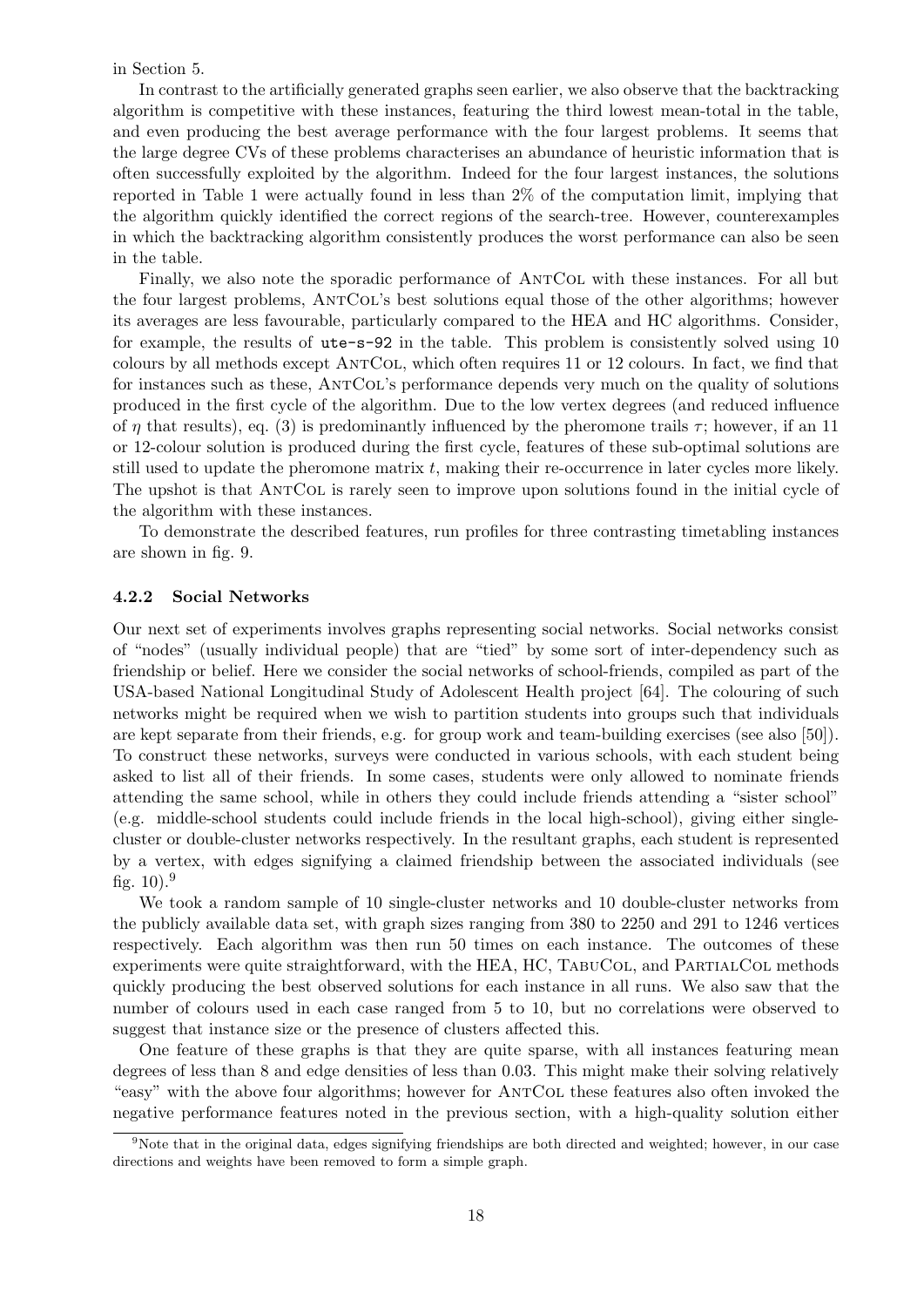

Figure 9: Run profiles for car-f-92, rye-s-93, and ute-s-92 respectively.

being produced very quickly (in the first cycle), or not at all. Indeed, across all trials, ANTCOL was seen to require an average of 0.3 additional colours across the instances, which was also worse than the backtracking algorithm, which required 0.05 extra colours.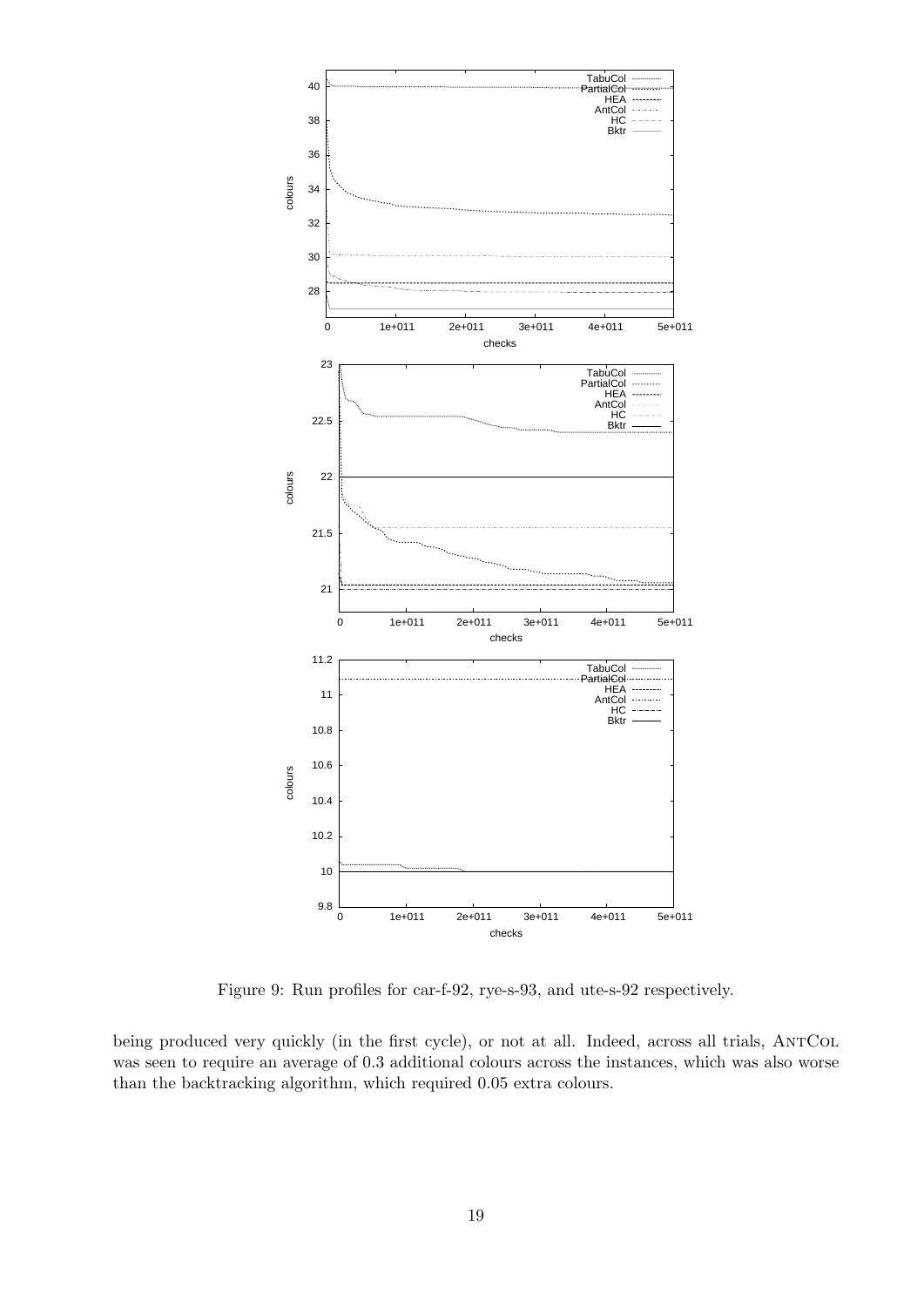

Figure 10: Illustration of a single-cluster (left) and double-cluster (right) social network from the Add Health data set.

#### **4.2.3 Comparison using Round-Robin Scheduling Problems**

Our final comparison concerns graphs representing *round-robin* tournaments used in sports leagues [7, 31, 59, 75, 80]. In such problems, we are given an even number of "teams" *n*, and each team is required to participate in a match against all other teams *m* times in  $m(n-1)$  *rounds* [27]. The problem of constructing a round-robin tournament can be transformed into graph colouring by considering each match as a vertex, with edges being imposed between any pair of matches that cannot be assigned to the same round (e.g. matches featuring a common team). Colours then represent the rounds of the schedule, and the task is to colour the graph using  $K = r(n-1)$  colours. Here we specifically consider cases where  $m = 2$ , commonly termed "double round-robins". The number of vertices |*V*| in such problems is  $n(n-1)$  and, as illustrated in fig. 11(a), each has an equal degree of  $4(n-2) + 1$ . The chromatic number of such problems is also known to be  $\chi = 2(n-1)$  and, since each team needs to appear exactly once per round, a *χ*-coloured solution necessarily features  $n/2 = |V|/\chi$  vertices-per-colour [51, 63]. Such graphs are thus a highly structured type of flat graph in which the vertices associated with each team constitutes a clique of size  $2(n-1)$ .<sup>10</sup>

Previous research [59] has demonstrated that, due to the very specific structures of round-robin graphs, optimal solutions for values of *n* up to (and in some cases exceeding) 50 can be found quite quickly by algorithms such as the six considered here. For this comparison we thus augment the above model by defining additional constraints that specify when certain matches can and cannot occur within a schedule. Such constraints are added as follows:

First, let  $V_1$  be the set of  $n(n-1)$  vertices representing matches, constructed as above. Next, add a second set of  $K$  vertices  $V_2$  to the graph, each representing a round. Now add edges between all pairs of vertices in  $V_2$  to form a clique of size  $K$ , implying that each vertex in  $V_2$  will be assigned a different colour in a feasible *K*-coloured solution. Finally, impose additional constraints by adding edges between vertices in  $V_1$  and vertices in  $V_2$ , signifying that certain matches cannot occur in certain rounds (see fig. 11(b)).

Graphs of size  $|V| = |V_1| + |V_2| = n(n-1) + 2(n-1)$  were produced in the above manner for our comparison. Additional constraints were imposed by considering each match-vertex/round-vertex pair in turn, and adding edges between them with probability *p*. This means for example that if  $p = 0.5$ , each match can only be assigned to approximately half of the available rounds. Graphs were also generated in two ways: one where  $K = \chi$  was ensured, and one where this matter was ignored, possibly resulting in graphs where  $\chi > K$ . Note that by adding edges in this binomially

<sup>&</sup>lt;sup>10</sup>The clique arising due to team 0 is shown in bold in the left graph of fig. 11(a)).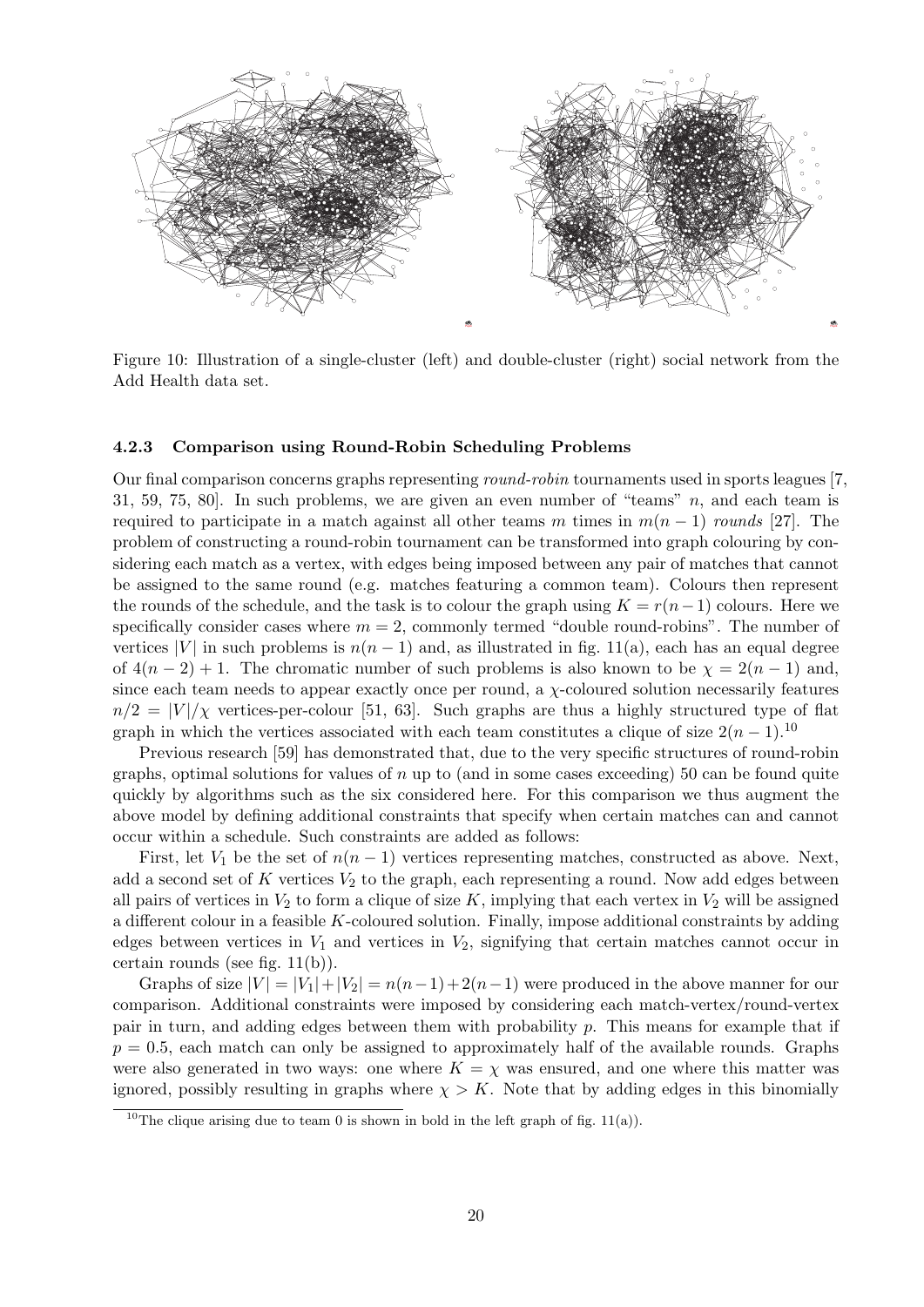

Figure 11: (a) A double round-robin problem graph for  $n = 4$ , an optimal graph colouring solution, and the corresponding round-robin schedule; (b) An illustration of how the model incorporates additional constraints.

distributed manner, the expected degrees of each vertex  $v \in V_1$  and  $u \in V_2$  are:

$$
\mathbb{E}(d(v)) = 4(n-2) + 1 + p|V_2| \quad \forall v \in V_1, \text{ and} \n\mathbb{E}(d(u)) = 2(n-1) - 1 + p|V_1| \quad \forall u \in V_2.
$$
\n(6)

The expected variance in degree across all vertices in *V* is thus approximated:

$$
\frac{|V_1|\mathbb{E}(d(v))^2 + |V_2|\mathbb{E}(d(u))^2}{|V|} - \left(\frac{|V_1|\mathbb{E}(d(v)) + |V_2|\mathbb{E}(d(u))}{|V|}\right)^2.
$$
\n(7)

The effect that *p* therefore has on the overall degree CV of a graph is demonstrated in fig. 12. As *p* is increased from zero,  $\mathbb{E}(d(v))$  and  $\mathbb{E}(d(u))$  initially become more similar, resulting in a slight drop in the CV. However, as *p* is increased further,  $\mathbb{E}(d(u))$  rises more quickly than  $\mathbb{E}(d(v))$ , resulting in large increases in the CV.

The consequences of these specific characteristics help to explain the performance of the six algorithms across the instances, summarised in fig. 13. As with earlier results, the quality of solution achieved by TABUCOL and PARTIALCOL are observed to be substantially worse than the other approaches when  $p$ , and thus degree CV, is high. In particular TABUCOL shows very disappointing performance, providing the worst-quality results for both sizes of graph in all cases where  $CV \geq 40\%$ .

In contrast, the best performance across the instances is once again due to the HEA, again illustrating the importance of using global operators in conjunction with local search. Surprisingly, AntCol also performs well here, with no significant difference being observed in the mean results of HEA and AntCol across the set. The reasons for the improved performance of AntCol, particularly with denser graphs, seems due to two factors: (a) the higher degrees of the vertices in the graphs, and (b) the high variance in degrees. In ANTCOL's BUILDSOLUTION procedure the first factor naturally increases the influence of the heuristic value *η* in eq. (3), while the second allows a greater discrimination between vertices. In these cases it seems that a favourable balance between heuristic and pheromone information is being struck, allowing ANTCOL's global operator to effectively contribute to the search. Note, however, that if we examine individual values of  $p$ , the picture becomes more complicated. Figure 14, for example, shows run profiles of AntCol and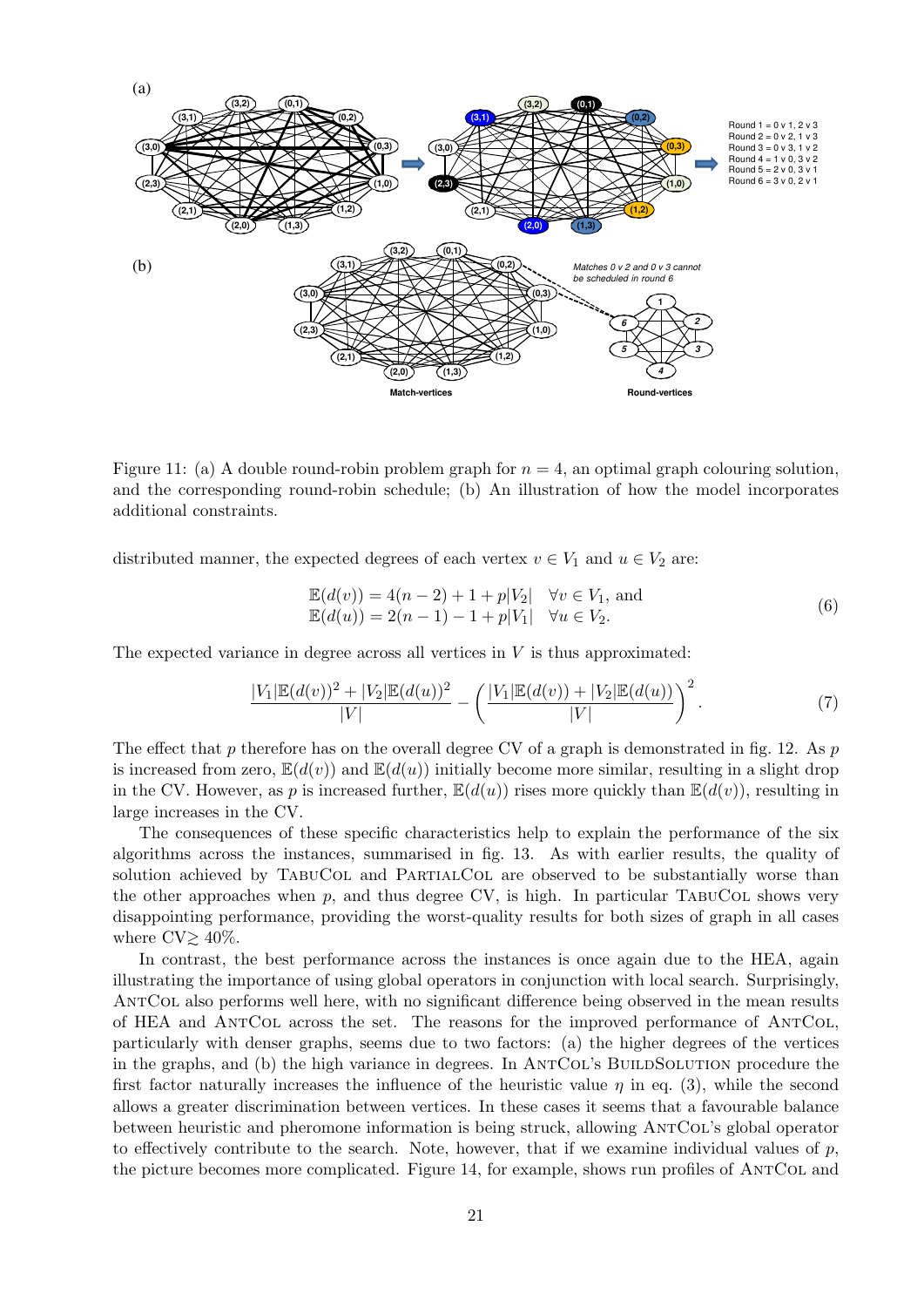

Figure 12: Effect of varying p on the degree coefficient of variation with round-robin graphs of size  $n = 16, 30.$ 



Figure 13: Mean quality of solutions achieved with round-robin graphs using (respectively):  $n = 16$ ,  $(|V| = 270, K = 30, \gamma = 30; n = 16, \gamma \ge 30; n = 30, (|V| = 928, K = 58), \gamma = 58; \text{ and } n = 30,$  $\chi \geq 58$ . All points are the average of 25 runs on 25 graphs.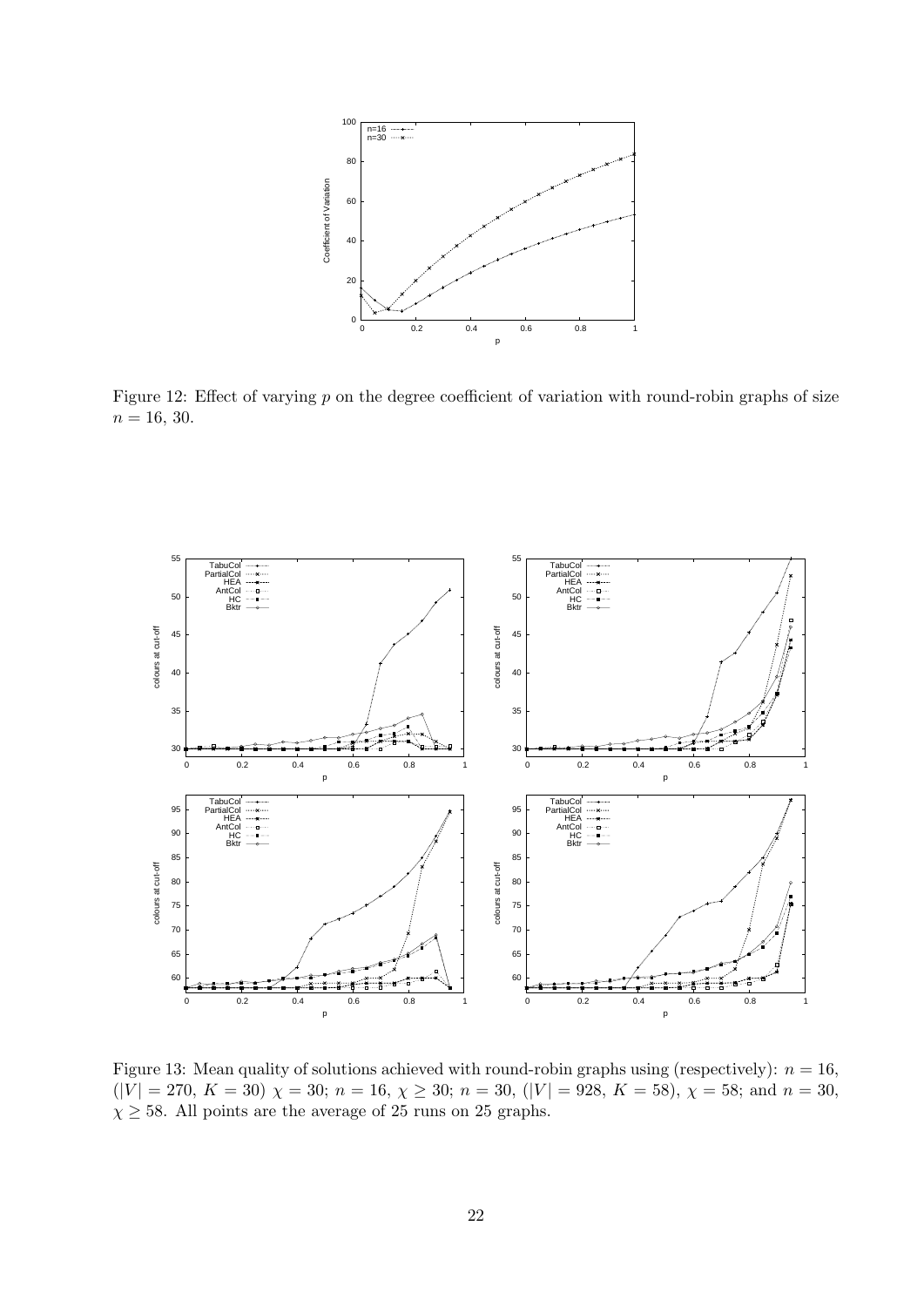

Figure 14: Run profiles for  $n = 30$  ( $|V| = 928$ ) using respectively:  $p = 0.8$ ,  $\chi = 58$ ;  $p = 0.8$ .  $\chi \geq 58$ ; *p* = 0.9,  $\chi$  = 58; and *p* = 0.9,  $\chi \geq 58$ . HEA\* denotes the HEA algorithm with a reduced local-search limit of  $I = 2|V|$ 

HEA on four sets of large, highly constrained round-robin graphs. For comparison, the variant HEA\* is also included here, which features a local-search iteration limit equal to AntCol's (i.e. *I* reduced from  $16|V|$  to  $2|V|$ ). For  $p = 0.8$  we see that ANTCOL quickly produces the best observed results, with HEA consistently requiring an additional colour. However, reducing the local search element of the HEA – thus placing more emphasis on global search – seems to improve performance, though the results of HEA<sup>\*</sup> are still inferior to those of ANTCOL. On the other hand, for  $p = 0.9$ the picture is reversed, with HEA (using  $I = 16|V|$ ) clearly producing the best results, suggesting increased amounts of local search are beneficial in this case.

### **5 Conclusions and Discussion**

This paper has presented a broad comparison of six graph colouring algorithms, detailing the results of over 40,000 individual trials. An analysis of these results reveals a complicated picture, with each algorithm outperforming all others on at least one occasion. This suggests the underlying structures of graphs (themselves not always easy to gauge) are often critical in subsequent algorithm performance. Indeed, in some cases we have seen that even very slight adjustments to graph parameters can significantly alter the relative performances of the algorithms.

In terms of overall patterns we offer the following observations:

As our experiments have shown, methods that rely solely on local search (in this case TABUCOL and PartialCol) often struggle with instances whose cost-landscapes are "spiky", commonly characterised by high CVs in vertex degrees. On the other hand, such methods do fare better in cases where the CV is quite low, such as random and flat graphs, suggesting that they have a natural aptitude for navigating spaces in which neighbouring solutions often feature costs that are close or equal to the incumbent. The latter assertion is also backed by research of Blochliger and Zufferey [9]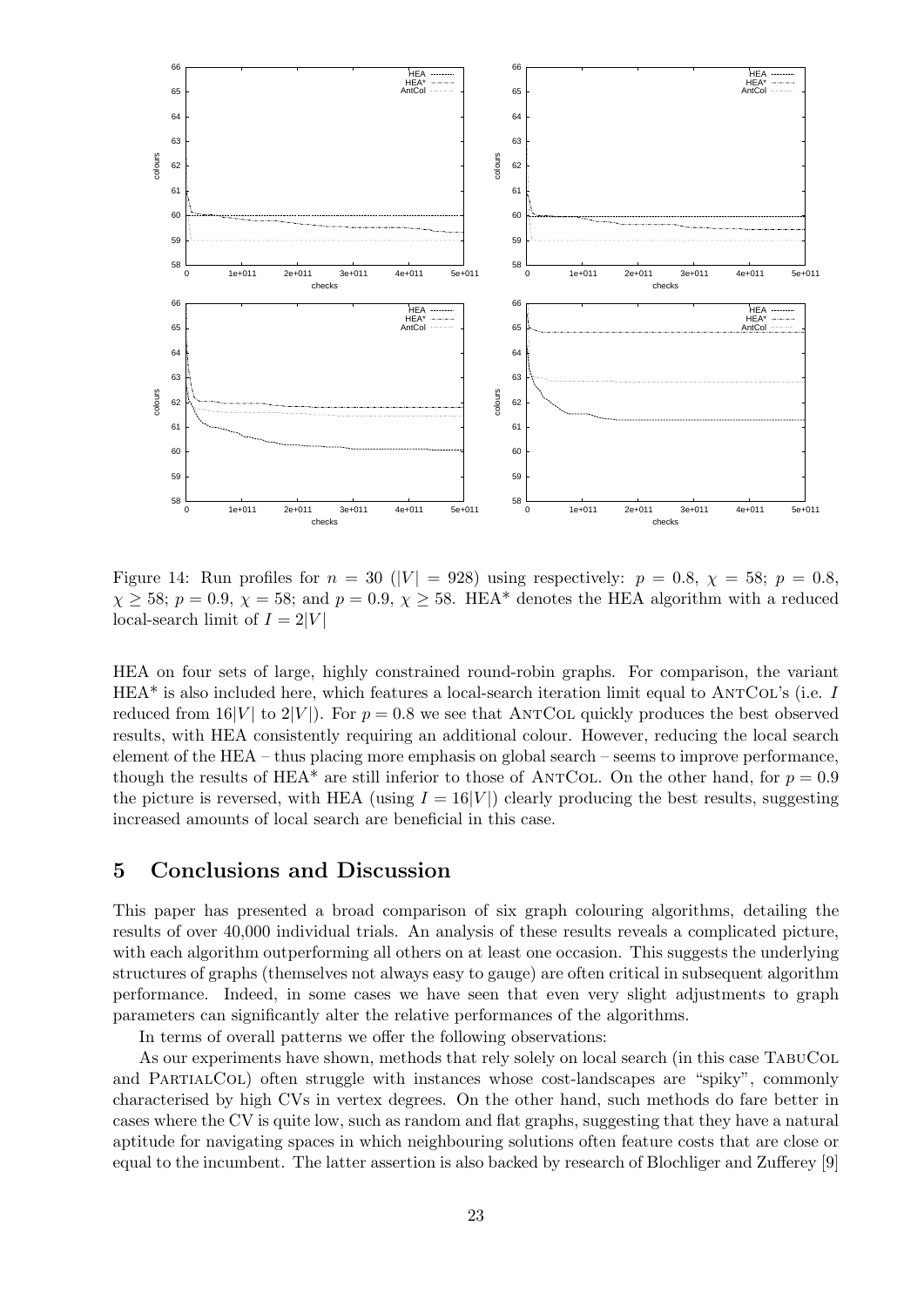who find that PARTIALCOL produces more consistent results under cost function  $f_3 = |S|$ , whose cost landscape features more plateaus than the alternative cost function  $f_4 = \sum_{v \in S} d(v)$ .

Across the trials, HEA has proved by far the most consistent of the six approaches. We suggest this is due to a combination of positive attributes:

- The HEA operates in the space of infeasible solutions. Unlike the HC algorithm, which only permits changes to a solution that maintain feasibility, the strategy of allowing infeasible solutions offers higher levels of connectivity (and thus less restriction of movement) in the search space, helping the algorithm to navigate its way towards high-quality solutions more effectively.
- The HEA makes use of global as well as local search operators. On many occasions TABUCOL performs poorly when used in isolation; however, HEA's use of a global search operator in conjunction with TabuCol seems to alleviate these problems by allowing the algorithm to escape from local optima.
- *HEA's global search operators are robust.* Unlike ANTCOL's global search operator, which sometimes hinders performance, HEA's use of crossover in conjunction with a small population of candidate solutions, seems beneficial across the instances. Note in particular that the GPX crossover operator does not consider any problem-specific information in its operations (such as the connectivity or degree of vertices), yet it still seems to strike a useful balance between (a) altering the solution sufficiently, while (b) maintaining useful substructures formed in earlier iterations of the algorithm. Recent research on operators of this nature has been disseminated by Lü and Hao [60] and Porumbel et al. [70].

One surprising result of these experiments is the consistent performance of the HC algorithm with the timetabling problems, particularly as it has performed relatively poorly in other cases. To examine why this is the case, let us define a metric for measuring the distance between two solutions: Given a solution S, let  $P_{\mathcal{S}} = \{\{u, v\} | c(u) = c(v)\}\$ , for  $\forall u, v \in V, u \neq v$ . The distance between two solutions  $S_1$  and  $S_2$  can be defined:

$$
D(S_1, S_2) = \frac{|P_{S_1} \cup P_{S_2}| - |P_{S_1} \cap P_{S_2}|}{|P_{S_1} \cup P_{S_2}|}.
$$
\n(8)

This measure thus gives the proportion of vertex pairings (assigned to the same colour) that exist in just one of the two solutions. Consequently, if  $S_1$  and  $S_2$  are identical, then  $P_{S_1} \cup P_{S_2} = P_{S_1} \cap P_{S_2}$ , giving  $D(\mathcal{S}_1, \mathcal{S}_2) = 0$ . Conversely, if no vertex pair is assigned the same colour in both solutions,  $P_{\mathcal{S}_1} \cap P_{\mathcal{S}_2} = \emptyset$ , implying  $D(\mathcal{S}_1, \mathcal{S}_2) = 1$ .

Figure 15 presents the distributions of distances between solutions before and after applications of HC's macro-move operator for a variety of graph-types, including five timetabling problems where HC is seen to perform well compared to other approaches. For the timetabling problems, observe that the changes made are clearly larger than for other types of graph. This is due to the fact that solutions to these problems feature independent sets whose sizes vary widely, which often allows vertices to be moved into different independent sets during applications of the first-fit algorithm.<sup>11</sup> Recall, however, that an application of this operator does not allow the number of colours being used to increase – thus these large moves are not associated with any degradation in solution quality. For these particular instances it thus seems that HC's macro move operator provides a useful mechanism for exploring new regions of the search space, discouraging stagnation at any particular local optimum. However, this does not seem to be the case for the other types of graph considered, where the changes induced by first-fit tend to be smaller.

Given such observations, one useful avenue of future research would be to investigate whether *combinations* of different global search operators might be used to improve the performance of an algorithm. It would also be helpful to investigate whether other neighbourhood moves can also

<sup>&</sup>lt;sup>11</sup>Note that the largest distances occur with  $\mathbf{rye-s-93}$ , which is also the problem instance for which HC has outperformed all others.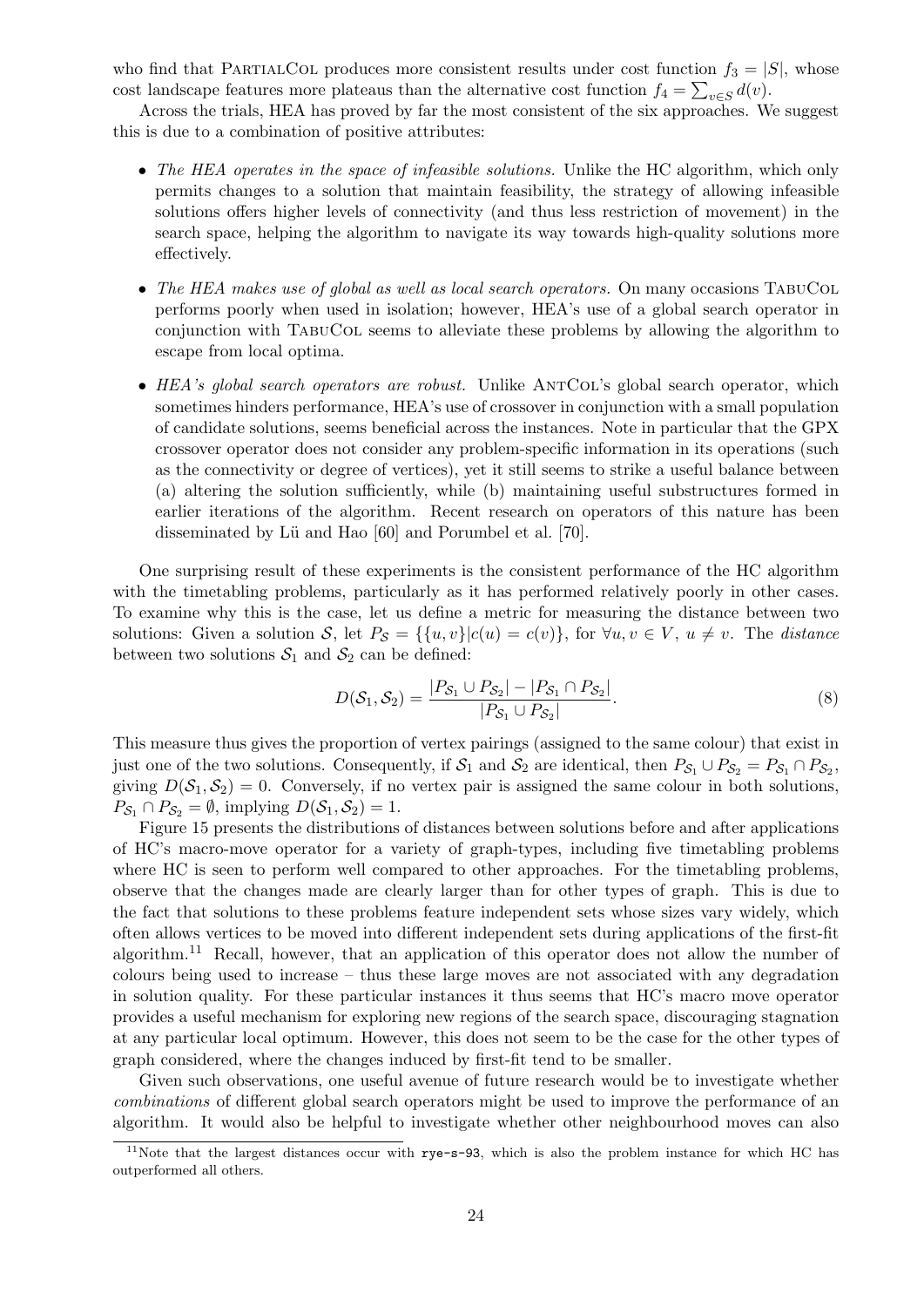

Figure 15: Boxplot showing the distance between solutions before and after applications of the HC algorithm's first-fit procedure. For each instance, samples were formed using solutions featuring one colour more than HC's observed best. For random and flat graphs  $|V| = 500$  was used.

|                | $= 250$ | 500  | 1000 |
|----------------|---------|------|------|
| <b>TABUCOL</b> | 3467    | 3581 | 3512 |
| PARTIALCOL     | 3986    | 3653 | 3435 |
| HE A           | 3348    | 3425 | 4195 |
| ANTCOL         | 8644    | 7224 | 9505 |
| HС             | 11799   | 9596 | 8397 |
| Bktr           | 8201    | 6578 | 5771 |

Table 2: Time (in seconds) to complete runs of  $5 \times 10^{11}$  checks using random graphs with  $p = 0.5$ .

be built into a TabuCol-based method, such as vertex-swaps and Kempe chains, as this would certainly increase the connectivity of the underlying search space. We might also consider applying a Kempe chain operator to the proper partial solutions generated by PARTIALCOL because, while their application will not worsen a solution (i.e. the set of unplaced vertices *S* will not change), the alterations made might be sufficient to allow the algorithm to sample new areas of the search space, allowing better solutions to be returned over the long term.

As mentioned in Section 1, one of our intentions in this comparison has been to test the robustness of the various algorithms by executing them blindly on each instance. For each algorithm this has involved using the same parameter-values (or methods for calculating them) across all trials. However, while we acknowledge that different settings may have led to better results in some cases, tuning the algorithms for each individual case would have been far too excessive. Also mentioned earlier, unlike many previous studies computational effort in our trials has been viewed using a platform independent measure, though ultimately the algorithms were still compiled under the same conditions (and in all but one case in the same language). In terms of CPU time, Table 2 shows the relative run-times of the algorithms for a small sample of graphs (executed on a PC under Windows XP with a 3.0 GHz processor and 3.18 GB RAM). Perhaps the most striking feature is that the HEA is among one of the quickest to execute, a fact that further endorses the method. On the other hand, the AntCol and the HC algorithms seem to require significantly more CPU time, apparently due to the computational overheads associated with their BUILDSOLUTION and Kempe chain operators respectively.

# **6 Acknowledgements**

This work was partially carried out using the computational facilities of the Advanced Research Computing @ Cardiff (ARCCA) Division, Cardiff University.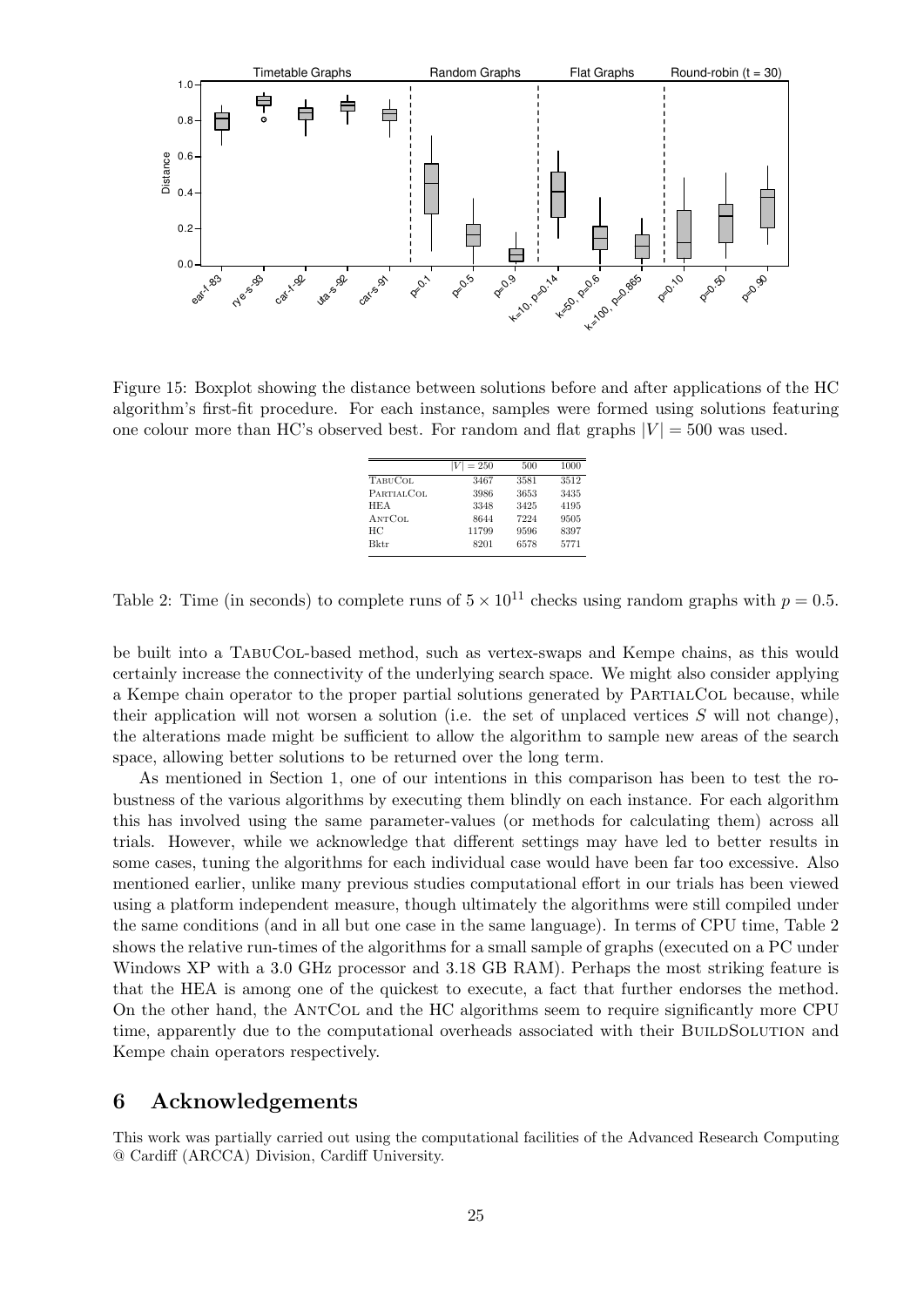This research also uses data from Add Health, a program project directed by Kathleen Mullan Harris and designed by J. Richard Udry, Peter S. Bearman, and Kathleen Mullan Harris at the University of North Carolina at Chapel Hill, and funded by grant P01-HD31921 from the Eunice Kennedy Shriver National Institute of Child Health and Human Development, with cooperative funding from 23 other federal agencies and foundations. Special acknowledgment is due to Ronald. R. Rindfuss and Barbera Entwhisle for assistance in the original design. Information on how to obtain the Add Health data files is available on the Add Health website (www.crc.unc.edu/addHealth). No direct support was received from grant P01-HD31921 for this current publication.

# **References**

- [1] ftp://ftp.mie.utoronto.ca/pub/carter/testprob/all file.zip.
- [2] http://dimacs.rutgers.edu/challenges/.
- [3] http://rhydlewis.eu/papers/gcolsisterpaper.pdf.
- [4] http://web.cs.ualberta.ca/*∼*joe/coloring/.
- [5] http://www.bloechligair.ch/science/.
- [6] K. I. Aardel, S. P. M. van Hoesel, A. M. C. A. Koster, C. Mannino, and A. Sassano. Models and solution techniques for the frequency assignment problems. *4OR : Quarterly Journal of the Belgian, French and Italian Operations Research Societies*, 1(4):1–40, 2002.
- [7] A. Anagnostopoulos, L. Michel, P. van Hentenryck, and Y. Vergados. A simulated annealing approach to the traveling tournament problem. *Journal of Scheduling*, 9(2):177–193, 2006.
- [8] C. Avanthay, A. Hertz, and N. Zufferey. A variable neighborhood search for graph coloring. *European Journal of Operations Research*, 151:379–388, 2003.
- [9] I. Blochliger and N. Zufferey. A graph coloring heuristic using partial solutions and a reactive tabu scheme. *Computers and Operations Research*, 35:960–975, 2008.
- [10] D Brélaz. New methods to color the vertices of a graph. *Commun. ACM*, 22(4):251–256, 1979.
- [11] R. Brown. Chromatic scheduling and the chromatic number problem. *Management Science*, 19(4):451– 463, 1972.
- [12] E. Burke, D. de Werra, and J. Kingston. *Handbook of Graph Theory.*, chapter Applications to timetabling, pages 445–474. CRC Press, 2003.
- [13] E. Burke, D. Elliman, and R. Weare. Specialised recombinative operators for timetabling problems. In *The Artificial Intelligence and Simulated Behaviour Workshop on Evolutionary Computing*, volume 993, pages 75–85. Springer-Verlag, Berlin, 1995.
- [14] E. K. Burke and J. P Newall. A multi-stage evolutionary algorithm for the timetable problem. *IEEE Transactions on Evolutionary Computation*, 3(1):63–74, 1999.
- [15] M. P. Carrasco and M. V. Pato. A multiobjective genetic algorithm for the class/teacher timetabling problem. In E. Burke and W. Erben, editors, *Practice and Theory of Automated Timetabling (PATAT) III*, volume 2079, pages 3–17. Springer-Verlag, Berlin, 2001.
- [16] M. Carter. A survey of practical applications of examination timetabling algorithms. *Operations Research*, 34(2):193–202, 1986.
- [17] M. Carter, G. Laporte, and S. Y. Lee. Examination timetabling: Algorithmic strategies and applications. *Journal of the Operational Research Society*, 47:373–383, 1996.
- [18] G. Chaitin. Register allocation and spilling via graph coloring. *SIGPLAN Not.*, 39(4):66–74, 2004.
- [19] M. Chams, A. Hertz, and O. Dubuis. Some experiments with simulated annealing for coloring graphs. *European Journal of Operations Research*, 32:260–266, 1987.
- [20] P. Cheeseman, B. Kanefsky, and W. Taylor. Where the really hard problems are. In *Proceedings of IJCAI-91*, pages 331–337, 1991.
- [21] M. Chiarandini and T. Stützle. An application of iterated local search to graph coloring. In In D. Johnson, A. Mehrotra, and M. Trick, editors, *Proceedings of the Computational Symposium on Graph Coloring and its Generalizations*, pages 112–125, New York, USA, 2002.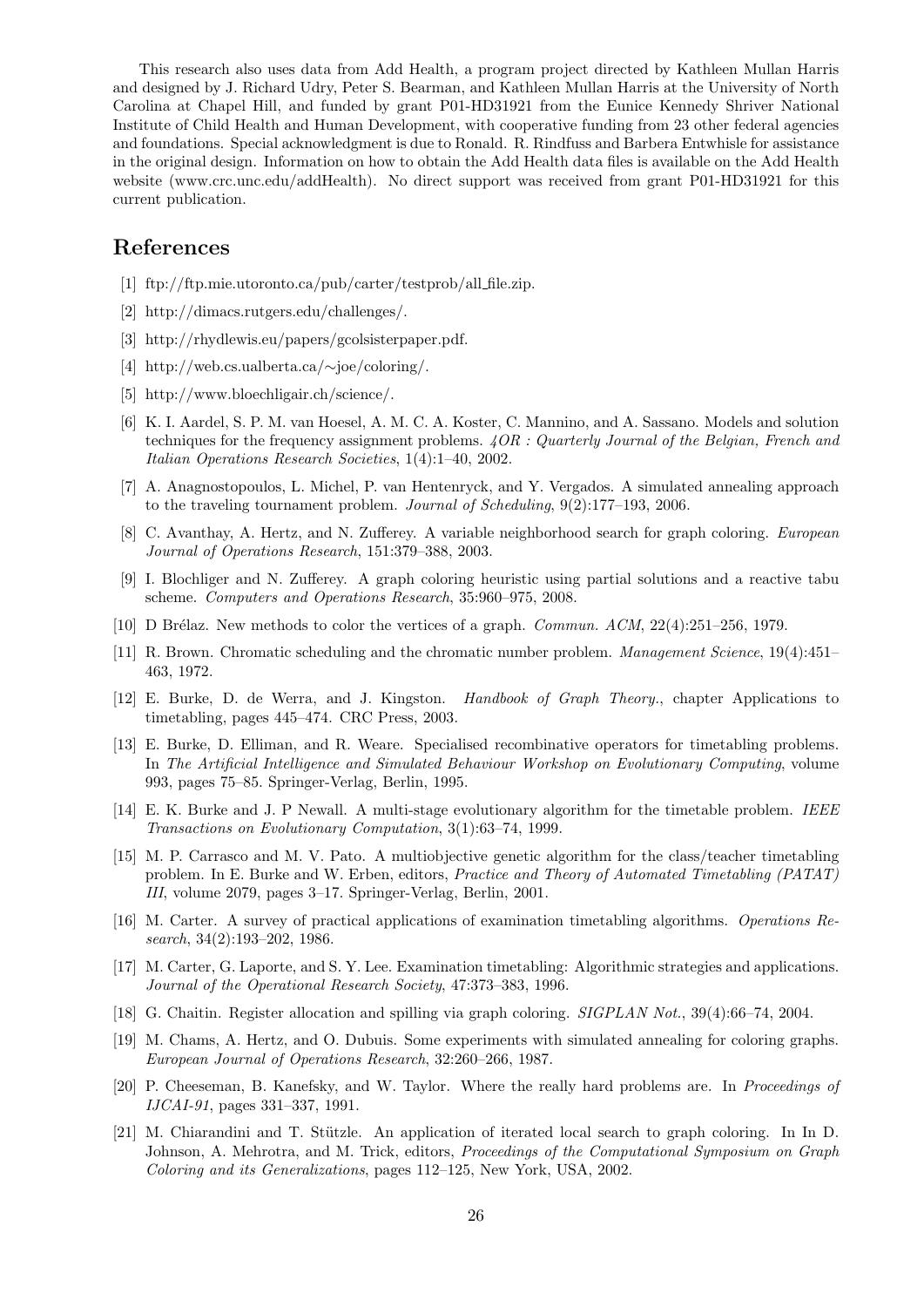- [22] A. Colorni, M. Dorigo, and V Maniezzo. Metaheuristics for high-school timetabling. *Computational Optimization and Applications*, 9(3):277–298, 1997.
- [23] D. Costa and A. Hertz. Ants can colour graphs. *Journal of the Operational Research Society*, 48:295–305, 1997.
- [24] P. Cote, T. Wong, and R. Sabourin. Application of a hybrid multi-objective evolutionary algorithm to the uncapacitated exam proximity problem. In E. Burke and M. Trick, editors, *Practice and Theory of Automated Timetabling (PATAT) V*, volume 3616, pages 294–312. Springer-Verlag, Berlin, 2005.
- [25] B. G. W. Craenen. *Solving Constraint Satisfaction Problems with Evolutionary Algorithms*. PhD thesis, Vrije Universiteit Amsterdam, 2005.
- [26] J. Culberson and F. Luo. Exploring the k-colorable landscape with iterated greedy. In D. S. Johnson and M. A. Trick, editors, *Cliques, Coloring, and Satisfiability: Second DIMACS Implementation Challenge*, volume 26, pages 245–284. American Mathematical Society, 1996.
- [27] D. de Werra. Some models of graphs for scheduling sports competitions. *Discrete Applied Mathematics*, 21:47–65, 1988.
- [28] L. Di Gaspero and A. Schaerf. Multi-neighbourhood local search with application to course timetabling. In E. Burke and P. De Causmaecker, editors, *Practice and Theory of Automated Timetabling (PATAT) IV*, volume 2740, pages 263–287. Springer-Verlag, Berlin, 2002.
- [29] M. Dorigo and T. Stützle. *Ant Colony Optimization*. MIT Press, 2004.
- [30] R. Dorne and J-K. Hao. A new genetic local search algorithm for graph coloring. In A. Eiben, T. Back, M. Schoenauer, and H. Schwefel, editors, *Parallel Problem Solving from Nature (PPSN) V*, volume 1498, pages 745–754. Springer-Verlag, Berlin, 1998.
- [31] K. Easton, G. Nemhauser, and M. Trick. The traveling tournament problem: description and benchmarks. In T. Walsh, editor, *Principles and Practice of Constraint Programming*, volume 2239 of *Lecture Notes in Computer Science*, pages 580–585. Springer, Berlin/Heidelberg, 2001.
- [32] A. E. Eiben, J. K. van der Hauw, and J. I. van Hemert. Graph coloring with adaptive evolutionary algorithms. *Journal of Heuristics*, 4(1):25–46, 1998.
- [33] E. Erben. A grouping genetic algorithm for graph colouring and exam timetabling. In E. Burke and W. Erben, editors, *Practice and Theory of Automated Timetabling (PATAT) III*, volume 2079, pages 132–158. Springer-Verlag, Berlin, 2001.
- [34] E. Falkenauer. Solving equal piles with the grouping genetic algorithm. In L. J. Eshelman, editor, *Proceedings of the 6th International Conference on Genetic Algorithms*, pages 492–497. Morgan Kaufmann Inc, 1995.
- [35] E. Falkenauer. A hybrid grouping genetic algorithm for bin packing. *Journal of heuristics*, 2(1):5–30, 1996.
- [36] C. Fleurent and J. Ferland. Genetic and hybrid algorithms for graph colouring. *Annals of Operational Research*, 63:437–461, 1996.
- [37] P. Galinier and J-K. Hao. Hybrid evolutionary algorithms for graph coloring. *Journal of Combinatorial Optimization*, 3:379–397, 1999.
- [38] P. Galinier and A. Hertz. A survey of local search algorithms for graph coloring. *Computers and Operations Research*, 33:2547–2562, 2006.
- [39] P. Galinier, A. Hertz, and N. Zufferey. An adaptive memory algorithm for the *k*-coloring problem. *Discrete Applied Mathematics*, 156(2), 2008.
- [40] M. Garey, D. Johnson, and H. So. An application of of graph coloring to printed circuit testing. *IEEE Transactions on Circuits and Systems*, CAS-23:591–599, 1976.
- [41] B. Gendron, A. Hertz, and P. St-Louis. On edge orienting methods for graph coloring. *Journal of Combinatorial Optimization*, 13(2):163–178, 2007.
- [42] C. Glass and A. Prugel-Bennett. Genetic algorithms for graph coloring: Exploration of galnier and hao's algorithm. *Journal of Combinatorial Optimization*, 7:229–236, 2003.
- [43] F. Glover. Future paths for integer programming and links to artificial intelligence. *Computers and Operations Research*, 13(5):533–549, 1986.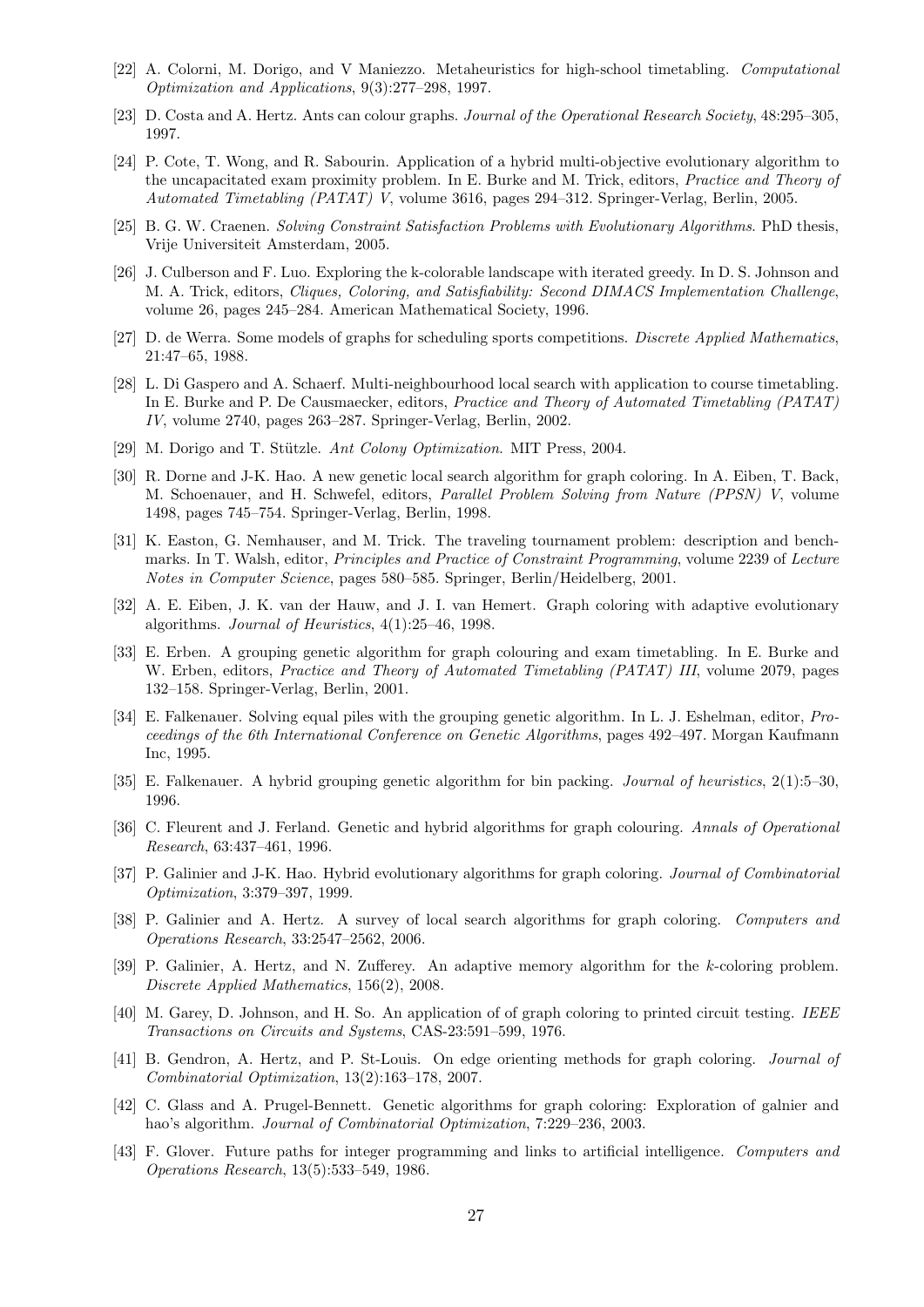- [44] A. Hertz and D. de Werra. Using tabu search techniques for graph coloring. *Computing*, 39(4):345–351, 1987.
- [45] A. Hertz, M. Plumettaz, and N. Zufferey. Variable space search for graph coloring. *Discrete Applied Mathematics*, 156(13):2551–2560, 2008.
- [46] T. R. Jensen and B. Toft. *Graph Coloring Problems*. Wiley-Interscience, first edition, 1994.
- [47] D. Johnson, C. Aragon, L. McGeoch, and C. Schevon. Optimization by simulated annealing: An experimental evaluation, part ii graph colring and number partitioning. *Operations Research*, 39:378– 406, 1991.
- [48] I. Juhos and J. I. van Hemert. Increasing the efficiency of graph colouring algorithms with a representation based on vector operations. *Journal of Software*, 1(2):24–33, August 2006.
- [49] M. Karp. *Complexity of Computer Computations*, chapter Reducibility Among Combinatorial Problems, pages 85–103. Plenum, New York, 1972.
- [50] M. Kearns, S. Suri, and N. Montfort. An experimental study of the coloring problem on human subject networks. *Science*, 313(5778):824–827, 2006.
- [51] T. Kirkman. On a problem in combinations. *Cambridge Dublin Math Journal*, 2:191–204, 1847.
- [52] S. Korman. *Combinatorial Optimization.*, chapter The Graph-Colouring Problem, pages 211–235. Wiley, New York, 1979.
- [53] M. Kubale and B. Jackowski. A generalized implicit enumeration algorithm for graph colouring. *Commun. ACM*, 28(28):412–418, 1985.
- [54] M. Laguna and R. Marti. A grasp for coloring sparse graphs. *Computational Optimization and Applications*, 19:165–78, 2001.
- [55] F.T. Leighton. A graph coloring algorithm for large scheduling problems. *Journal of Research of the National Bureau of Standards*, 84(6):489–506, 1979.
- [56] R. Lewis. A survey of metaheuristic-based techniques for university timetabling problems. *OR Spectrum*, 30(1):167–190, 2008.
- [57] R. Lewis. A general-purpose hill-climbing method for order independent minimum grouping problems: A case study in graph colouring and bin packing. *Computers and Operations Research*, 36(7):2295–2310, 2009.
- [58] R. Lewis and B. Paechter. Finding feasible timetables using group based operators. *IEEE Transactions on Evolutionary Computation*, 11(3):397–413, 2007.
- [59] R. Lewis and J. Thompson. On the application of graph colouring techniques in round-robin sports scheduling. *Computers and Operations Research*, 38(1):190–204, 2010.
- [60] Z. L¨u and J-K Hao. A memetic algorithm for graph coloring. *European Journal of Operational Research*,  $203(1):241 - 250, 2010.$
- [61] E. Malaguti, M. Monaci, and P. Toth. A metaheuristic approach for the vertex coloring problem. *INFORMS Journal on Computing*, 20(2):302–316, 2008.
- [62] A. Mehrotra and M. Trick. A column generation approach for graph coloring. *INFORMS Journal on Computing*, 8:344–354, 1996.
- [63] E. Mendelsohn, R. Rosa, A.Melo, S. Urrutia, and C. Riberiro. One-factorizations of the complete graph – a survey. *Journal of Graph Theory*, 9:43–65, 1985.
- [64] J. Moody and D. White. Structural cohesion and embeddedness: A hierarchical concept of social groups. *American Sociological Review*, 68(1):103–127, 2003.
- [65] C. Morgenstern. *Algorithms for General Graph Coloring*. PhD thesis, University of New Mexico, 1989.
- [66] C. Morgenstern. Distributed coloration neighborhood search. *Discrete Mathematics and Theoretical Computer Science*, 26:335–358, 1996.
- [67] C. Mumford. New order-based crossovers for the graph coloring problem. In *Parallel Problem Solving from Nature IX (PPSN IX)*, volume 4193 of *LNCS*, pages 880–889. Springer-Verlag, 2006.